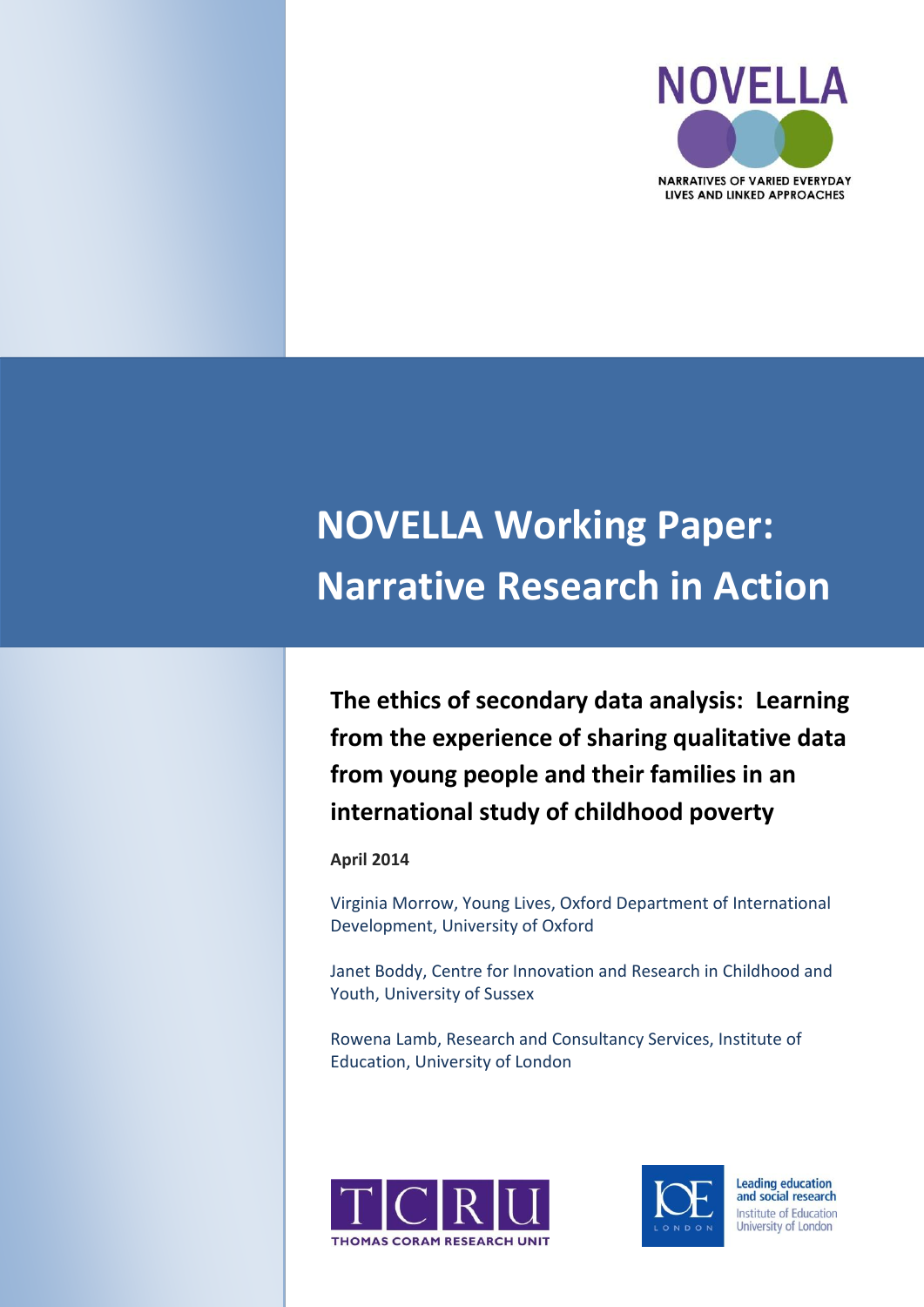## **The ethics of secondary data analysis: Learning from the experience of sharing qualitative data from young people and their families in an international study of childhood poverty**

## **Abstract**

This working paper focuses on secondary analysis, an aspect of research practice that is sometimes assumed to pose few ethical challenges. It draws in particular on the experience of a collaborative research project involving secondary analysis of qualitative data collected as part of an ongoing international longitudinal study, Young Lives [\(www.younglives.org.uk\)](http://www.younglives.org.uk/), and sets this alongside a wider review of regulatory guidance on research ethics and academic debates. Secondary analysis can take many forms, and bring many benefits. But it is more ethically complex than regulatory frameworks may imply. Whether or not data are *publicly* archived, ethical considerations have to be addressed, including responsibilities to participants and the original researchers, and the need to achieve a contextual understanding of the data by identifying and countering risks of misinterpretation. The considerations raised here are intended to aid ethical research practice by supporting planning and reflection – for primary researchers who are planning to archive their data, as well as for researchers embarking on a qualitative secondary analysis. Not least, our experience highlights the importance of developing and maintaining trusting relationships between primary and secondary researchers.

## **Introduction**

Discussions of research ethics can sometimes 'over-emphasise the technicalities of data gathering, focusing on procedures for ensuring informed consent and information provision in particular, at the expense of attention to other stages of the research process' (Wiles and Boddy 2014, p5). In this working paper, we focus on an aspect of research practice that is sometimes assumed to have few ethical challenges: secondary analysis. We draw in particular on our experience within a collaborative research project involving secondary analysis of qualitative data collected as part of Young Lives*,* an ongoing international longitudinal cohort study. As authors, we represent different perspectives in that collaboration: Virginia Morrow is part of the research team at Oxford University that coordinates the Young Lives study; Janet Boddy and Rowena Lamb are part of an ESRC National Centre for Research Methods Node, NOVELLA (*Narratives of Varied Everyday Lives and Linked Approaches*), which is applying narrative methods to the analysis of data from a range of secondary sources across several projects. One project, the Family Lives and the Environment study, has re-analysed Young Lives qualitative interviews with eight families in Andhra Pradesh in India (Shukla et al., 2014)*.*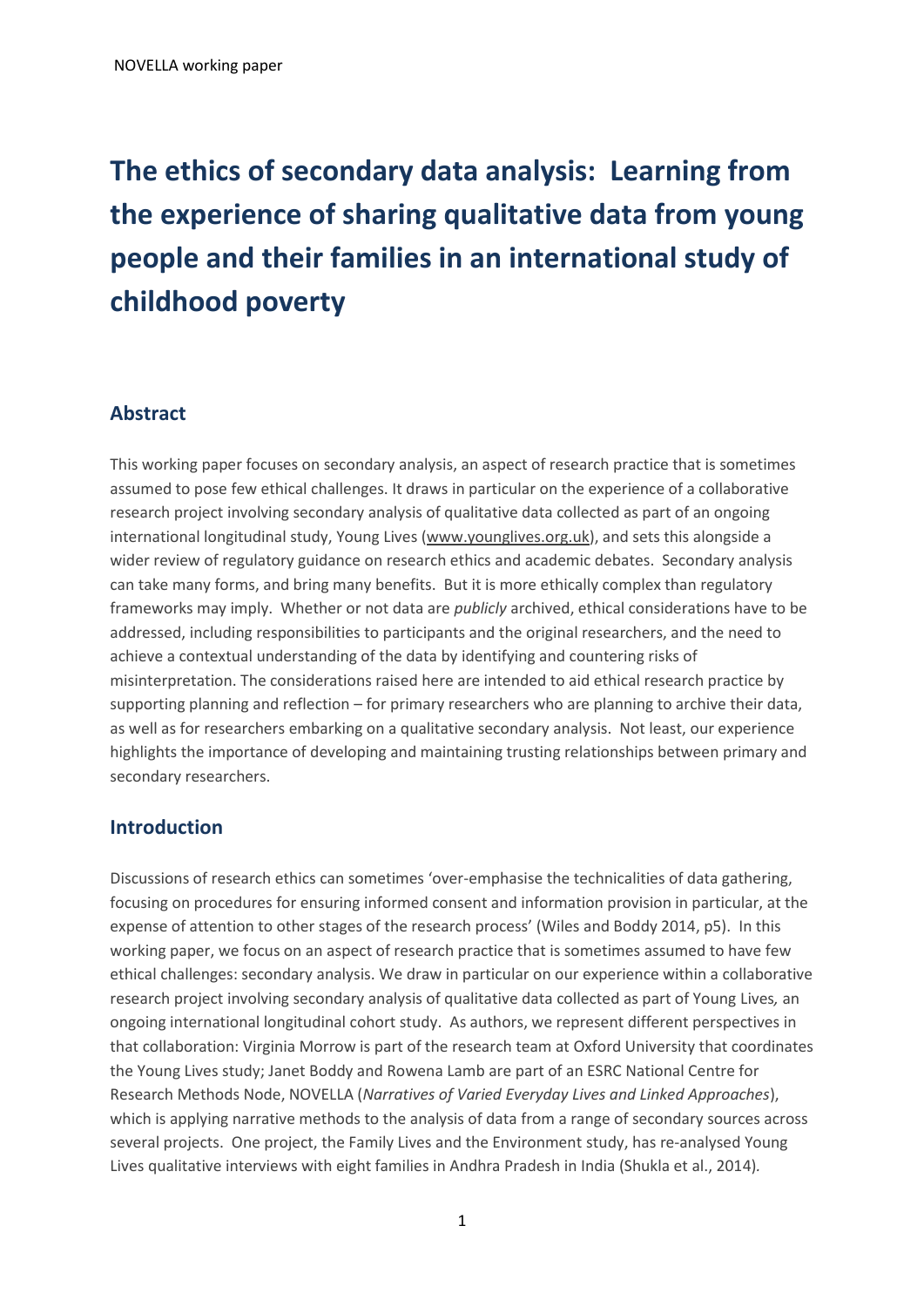Here, we reflect on our experience of sharing and re-analysing these interviews. We situate our reflections within a wider review of relevant literature, regulatory guidance and academic debates. By sharing our experiences – including some of the ethics tensions we have faced – we aim to support other researchers in planning and conducting the secondary analysis of qualitative data, helping them to recognise – and so address – ethics considerations in their own work. Secondary analysis can take many forms, and bring many benefits. But our experience suggests it is more ethically complex than regulatory frameworks may imply: particular ethics considerations arise when we (re)turn to existing data.

## **Data archiving and data sharing: a regulated ethical practice?**

#### *The regulation of data sharing*

The Oxford English Dictionary dates the etymology of 'archive' (as a noun) to ancient Greece, referencing John Dryden's  $17<sup>th</sup>$  century translation of Plutarch's lives. Only recently, however, has archiving been related to primary empirical research data, and allied to data access. Previously, researchers have often been expected to destroy data after the end of a research project, and this has been justified in relation to confidentiality, data protection and informed consent (Mauthner 2012). Writing in 1998, Thorne (p547) observed that 'there are increasingly restrictive limits to the number of primary databases that funders will be inclined to support'. This has changed, for economic reasons, as well as because of arguments about the benefits of data sharing.

Research funders now commonly require data to be archived. The ESRC Research Data and Open Access Policies set out this expectation. The ESRC Open Access Policy states:

More specifically, we require research data arising from ESRC-funded research to be made available to the scientific community in a timely and responsible manner. ESRC grant holders are expected to make use of existing standards for data management and to make data available for further re-use.

(ESRC 2010, p3)

Guidance on good conduct in research has contributed to a shift in expectations over recent years, from an assumption that it is ethical to ensure data are destroyed after the end of a study, to an apparent expectation – embedded in ESRC policy since 1995 – that data will be preserved in an archive *and* made publicly available to other researchers via archiving and sharing. The default position is that data should be shared, and the justifications given can be seen to draw on a rhetoric of moral ethics. For example, the ESRC Data Policy states that:

Publicly-funded research data are a *public good*, produced in the *public interest*. (ESRC 2010, p2; our emphasis)

Research Councils UK (RCUK), the umbrella body within which ESRC sits, published its Open Access policy in 2013. This requires a statement from each study funded by a research council explaining how underlying research materials, including data, can be accessed (although it does not mandate that the data must be made open). RCUK policy acknowledges that there may be exceptions to this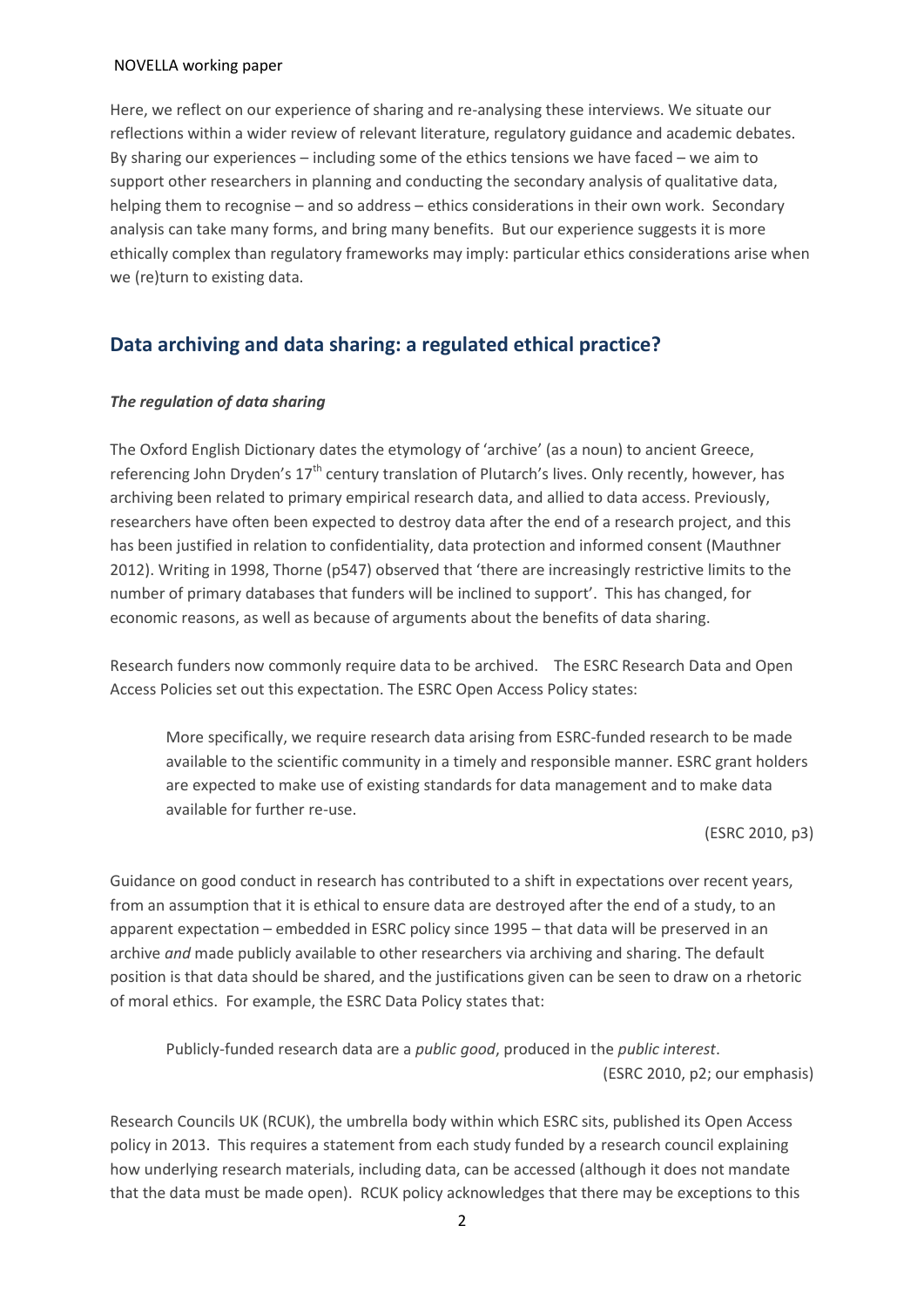default position, if 'there are considered to be good or compelling reasons to protect access to the data' (RCUK 2013, pp4-5; see also ESRC 2010). A default expectation of secondary data use also applies to *new* data collection: ESRC grant applicants have to justify collecting new data, by explaining which existing datasets have been reviewed, and why they are inadequate for the proposed research.

The ESRC policy makes reference to *Principles and Guidelines for Access to Research Data from Public Funding* published by the Organisation for Economic Co-operation and Development (OECD 2007). These principles were developed to enable 'cost-effective access to digital research data from public funding', noting that 'access to research data increases the returns from public investment' (2007, p3). Over time, this economic imperative has become allied with a moral imperative.

#### *Potential benefits and risks of data sharing*

There are many good reasons for data archiving and data sharing, as noted by researchers such as Van den Eynden et al (2011) and Bishop (2013). Here we review these arguments – and in doing so we also highlight concerns about the potential ethics risks in sharing data. We do this from our position as researchers actively involved with 'secondary analysis' projects – fully cognisant of the manifold potential benefits of data sharing and re-analysis. But the ethics questions raised by secondary analysis of any form of data are many and various. To date, the bulk of attention has focussed on the ethics of *archiving* qualitative data – for example, focusing on appropriate consent processes (e.g., Van den Eynden et al. 2011). Much less has been written about the ethics of *re-using* data.

The UK Data Archive (Van den Eynden et al. 2011, p3) sets out a substantial list of arguments in favour of data sharing, which include a mix of scientific, pragmatic or utilitarian, and moral arguments (Mauthner 2012). Utilitarian arguments for data archiving and data sharing are centred on two related factors. First is cost. Primary data collection is expensive; re-use of data maximises the efficiency of the primary funding investment and is cheaper than funding more new data collection (though there are costs involved in preparing data for archiving, and the process can be very expensive). Second, and relatedly, developing digital technology means that archiving and data sharing is, at first sight, relatively simple and cheap. Van den Eynden et al. (2011, p3) in guidance for researchers about archiving data highlight the 'ease with which digital data can be stored, disseminated and made easily accessible online to users'.

However, the proliferation of digital forms of data and the accessibility of data through the internet bring new ethical challenges, for example, related to informed consent, confidentiality and anonymity, data protection, use of secondary data beyond the original purpose of the research, and indeed what 'counts' in terms of data ownership or consent in the context of digital social media. Carusi and Jirotka (2009, p288) cautioned that guidelines, policy and practice lag behind the reality of new technologies, which 'are pushing us beyond existing practice and … often challenging its moral grounds'. Further recent developments in data protection, freedom of information and privacy legislation add to these debates, by highlighting the potential vulnerability of institutions *and*  individual researchers. Charlesworth (2012) draws attention to the 'grey areas and overlaps between ethical considerations and legal requirements', citing examples of data being requested through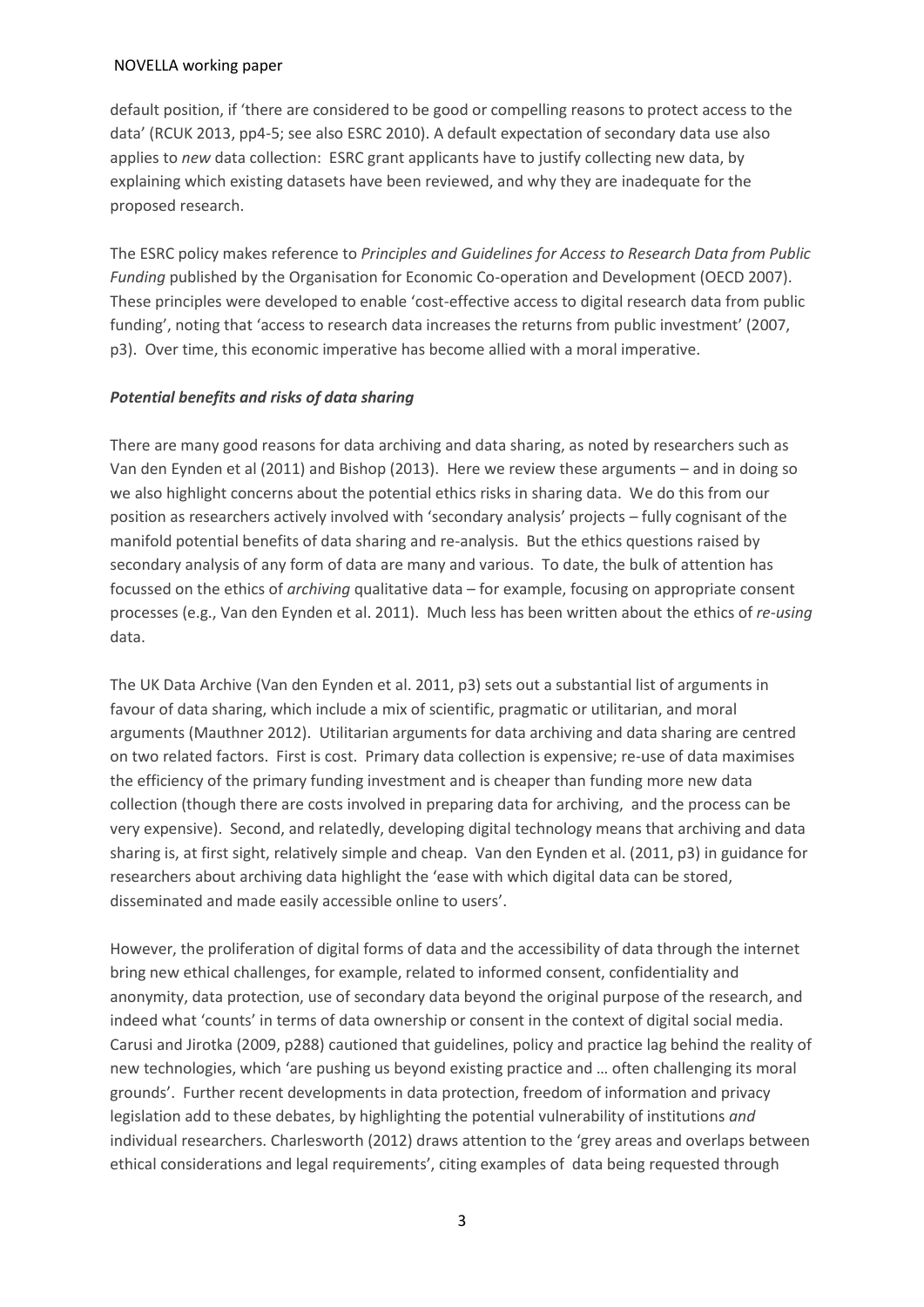Freedom of Information Requests, and highlighting increasing concern about the potential liability of both researchers and their institutions for legal breaches. One might ask, what is a researcher to do?

The use of archived data for researcher training is a further potential benefit highlighted by Van den Eynden et al. (2011). When the primary beneficiary of a study is a student, gaining knowledge and a formal qualification, is it justifiable to conduct ethically sensitive research with potentially vulnerable individuals? Or is it better for the student to learn from re-analysis of existing data? Archived data are not only beneficial for student and early career researchers, but can provide a valuable resource for researchers in future years, giving historical insight into the development of a discipline or field of study (see for example, Gillies and Edwards 2011).

*Moral* arguments centre on the 'public good', making the fullest possible use of research, ensuring better use of public money, and – especially in researching sensitive topics – ensuring that potentially vulnerable populations are not over-researched. Re-use aims to reduce the risk of burden on respondents, and the potential imbalance between risk of harm and benefit in research (Mauthner and Parry, 2009, 2013). Data access is framed as part of a drive for openness and transparency, but those entitled to open access extend far beyond the research community, and specifically includes those who may wish to (re)use research data for commercial purposes.

Mauthner (2012) questions the *a priori* assumption that there should be common ownership of research data generated through publicly funded research. She argues that this assumption is both morally questionable, and potentially ethically risky if potential secondary uses are discordant with the original research objectives. She cites Christie's (2011) report of an attempt by the tobacco company Philip Morris International to use Freedom of Information legislation to access research data on young people's attitudes towards smoking. Gerard Hastings, who conducted the original research (with funding from cancer charities), described the request as 'morally repugnant' (Christie 2011, p d5655). In an example such as this, what place remains for the researcher's moral concerns about the potential (re)use of their research?

This is not an objection to data sharing *per se*, but a concern that the ethical complexity of secondary analysis can be obscured by funder requirements for data sharing. This specific aspect of research ethics has effectively become regulated by default, as a judgement by the *funder* and not the ethics committee: data should be shared unless (exceptionally) the funder judges that a waiver can be justified.

Researchers such as Carusi and De Grandis (2012) have criticised the elision of *ethical research practice* with *ethics regulation,* such that:

The process of 'getting through ethics' and getting the necessary stamp of approval from the relevant institutional section is 'doing ethics'.

Carusi and De Grandis (2012, p125)

The identification of 'doing ethics' with 'getting through ethics review' creates a risk that ethics questions focus on data gathering, with the result that (re)use of data is either seen as ethically unproblematic or ignored. However, the ESRC Framework for Research Ethics (2010, p25) acknowledges that 'the fact that an original piece of research has gone through ethics review for its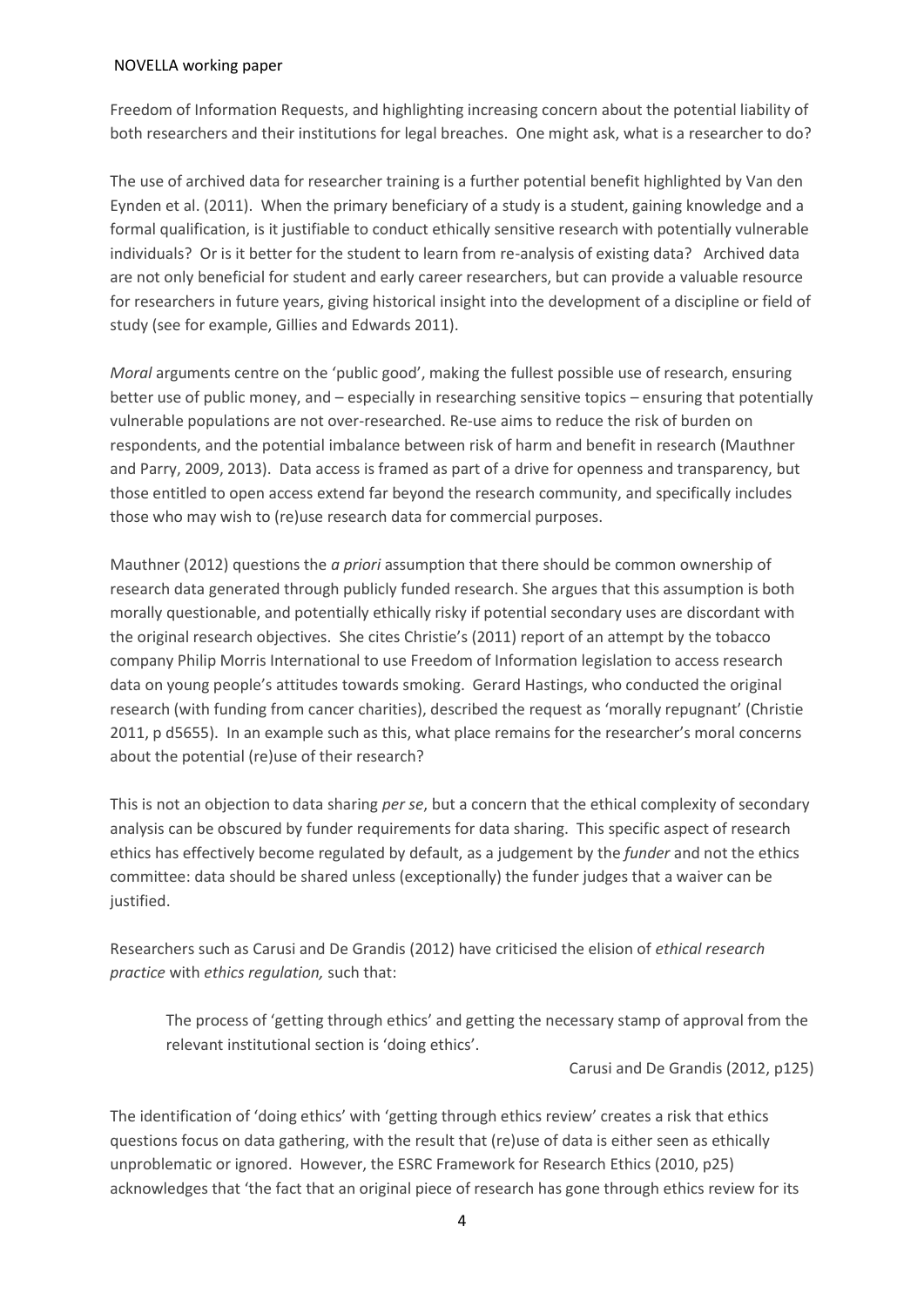collection does not rule out ethics issues arising over its secondary use'. Our experience of working together on a project that has shared and (re)used data has illuminated these debates. In the following sections, we highlight the ethics questions encountered in the process of our secondary analysis, in order to:

- identify key ethics risks and challenges;
- reflect on the strategies we used to address those challenges; and
- consider wider lessons for other researchers.

## **The studies**

The collaboration on which this Working Paper is based brought together the Young Lives study and the National Centre for Research Methods NOVELLA Node, through the Family Lives and the Environment project.

#### *Young Lives*

Young Lives $^1$  is an on-going four-country longitudinal study of children growing up in poverty. Starting in 2001-2 as a child-focused household survey<sup>2</sup>, a qualitative component was added in 2006; the study runs until 2017. To date, three rounds of qualitative data have been collected, and a fourth is being developed at the time of writing (see Crivello et al 2013). The qualitative longitudinal research is designed to complement and extend the quantitative cohort study, using a multi-method approach to examine how poverty interacts with other factors at individual, household, community and intergenerational levels to shape children's life trajectories over time. The Young Lives qualitative longitudinal research (QLR), according to the researchers, aims:

to capture both what we as researchers assume to be relevant and important (e.g. the move from one school to a different school, or death of a parent) and what our research participants view as important (e.g. a child describing as a 'turning point' the day when he was given his own small plot of land to cultivate on the family farm).

(Crivello, Morrow and Streuli 2013, p2)

Young Lives qualitative data are gathered by research partners in each of the four study countries (Ethiopia, India (Andhra Pradesh), Peru, Vietnam), and a close working relationship has developed over the years between teams in the study countries and in Oxford (where the study is coordinated). The qualitative research has been designed and developed as a collaborative, iterative process, with teams in frequent contact, and the Oxford team involved in piloting in all four countries. Data analysis is also shared, and papers are co-written and/or shared, as well as being lead- or soleauthored by study country research partners.

Through this collaborative process, Young Lives researchers gain a collective understanding; close joint working is crucial for the Oxford team to ensure that data are read knowing the context and

 $\overline{\phantom{a}}$  $1$  [www.younglives.org.uk](http://www.younglives.org.uk/) Gina Crivello leads the qualitative research in Oxford, and Yisak Tafere (Ethiopia), Uma Vennam, (India), Patricia Ames, Natalia Streuli, Vanessa Rojas (Peru), Huong Vu (Vietnam) are the lead qualitative researchers for each of the four countries.

<sup>&</sup>lt;sup>2</sup> Survey data are archived at UK Data Archive; <u>http://discover.ukdataservice.ac.uk/series/?sn=2000060</u>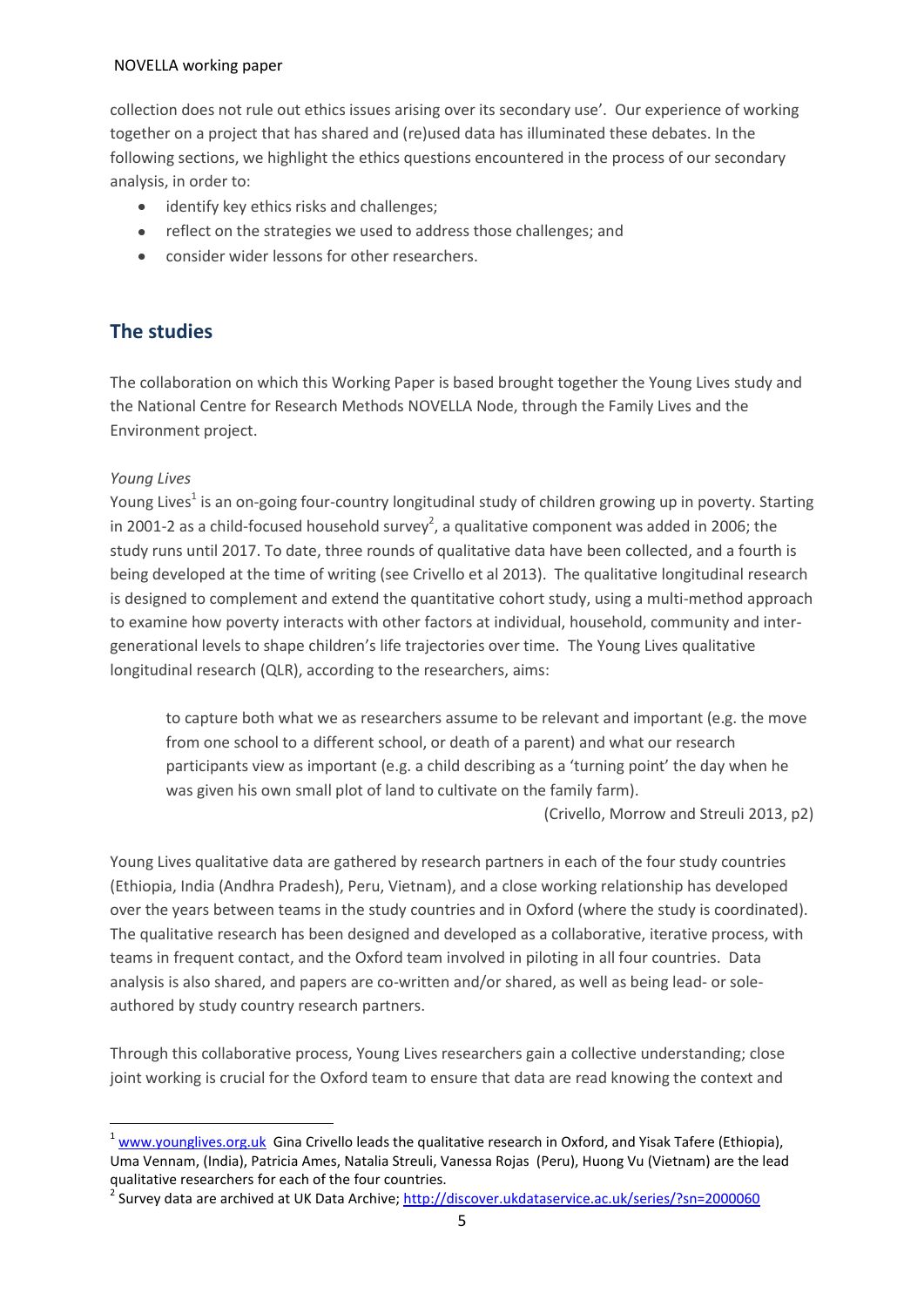fieldwork teams. Misunderstandings and misinterpretation could be distorting – and hence ethically problematic – without close collaborative support from the local research team. Inevitably, those who have conducted fieldwork will have a different Given these considerations, the need for contextualised analysis, the cost involved in fully anonymising qualitative data, and the potential risks of identification of participants within a small qualitative sample that links a variety of data sources, the Young Lives qualitative data are not publicly archived. They have been accessed by the NOVELLA team as part of a formal funded collaboration.

#### *NOVELLA*

The NCRM NOVELLA Node (Narratives of Varied Everyday Lives and Linked Approaches)<sup>3</sup> comprises three core studies, and two additional collaborative projects, details of which are available on the NOVELLA website. A key common strand in all five projects is the re-use of data (of different sorts) in order to advance narrative analytic approaches. The boundaries between primary and secondary analysis are not always straightforward, and the NOVELLA studies reflect that variety, ranging from analysis of publicly available archival documentary material, including some collected by NOVELLA researchers in their own previous studies and online data in the public domain to re-analysis of non-archived data. The Family Lives and the Environment project (FLE) involves a common form of secondary analysis, that is, the re-use of data collected by another research team for a different study (Young Lives).

The FLE team studied Young Lives data from eight families living in Andhra Pradesh, India (out of 200 families in the qualitative sample across the four study countries, 48 of whom live in Andhra Pradesh). For the Family Lives and the Environment study, cases were purposively sampled to inform both methodological and substantive aims, to improve understanding of the negotiated complexity of families' lives in relationship with their environments, and illuminate meanings of 'environment' in everyday family lives and family practices. They were not intended to be representative of Young Lives families, either in India or more generally. Beyond substantive concerns, a key methodological objective was to examine what (or whether) a narrative approach can contribute in secondary analysis of Young Lives data (see Shukla et al. 2014; Boddy 2014). The secondary analysis also aimed to inform methodological development for the second phase of the FLE study – new fieldwork in Andhra Pradesh and the UK, also conducted in collaboration with Young Lives researchers.

For each family case, six transcripts were analysed in depth – interviews with caregivers and children over three rounds of data collection. Reflecting the narrative methodological focus of NOVELLA, the secondary analysis conducted by Family Lives and the Environment researchers entailed a very close reading of each case. Such work is akin to the close-up of a macro-zoom camera lens, in comparison to the wide-angle reading of a cross-case analysis. The particular risk for a decontextualised *secondary* analysis is that one may see the wood in great detail, but fail to see the forest.

## **Distance in secondary data analysis**

Janet Heaton (1998, 2004) warned of the complexity of defining 'secondary data analysis'. Writing in 1998, she defined the term as encompassing the use of existing data, collected for the purposes of a prior study, in order to pursue a research interest which is distinct from that of the original work; this may be a new research question or an alternative perspective on the original question. Such

 $\overline{\phantom{a}}$ <sup>3</sup> ESRC number: RES-576-25-0053; <u>www.novella.ac.uk</u>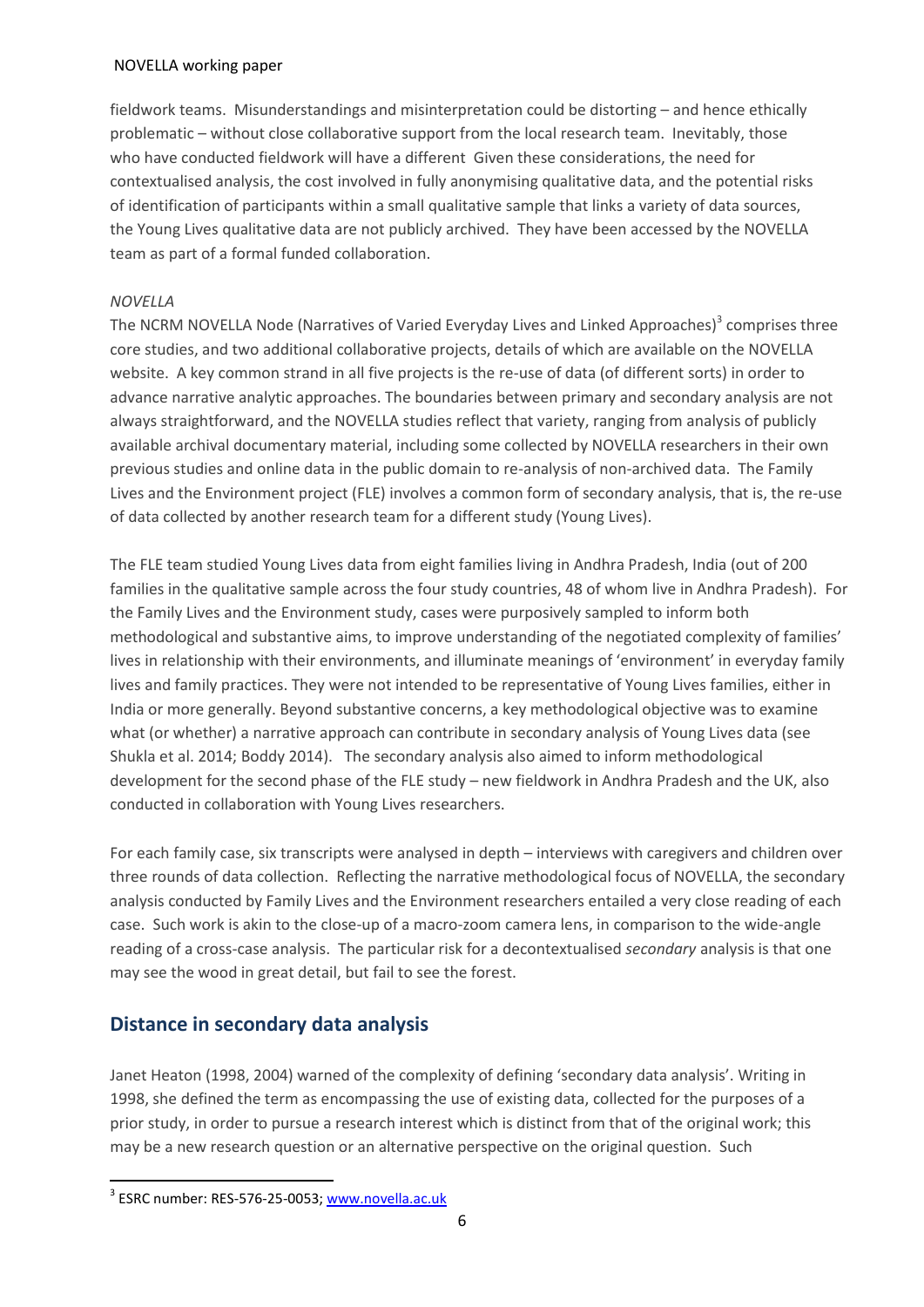distinctions are less straightforward in practice, as the above overview of NOVELLA and Young Lives demonstrates. Within Young Lives, the Oxford team are not undertaking primary data collection themselves, but rather working in a coordinating and collaborative role with the lead qualitative researchers in each country. All the NOVELLA studies involve returning to previously collected or recorded information, but the studies vary in the extent to which different researchers might be construed as conducting 'secondary data analysis', since some have also been involved as primary researchers.

There is a *spectrum* of secondary analysis (Heaton 1998, 2004; Coltart et al. 2013), with variation in the extent to which the (re)analysis is 'secondary', and relatedly, the extent of researchers' distance from the original information. Coltart et al. (2013 no page numbers) argue that the conceptualisation of a spectrum – recognising the varied forms of primary and secondary data – is useful in 'overcoming unhelpful "us" and "them" characterisations of primary and secondary analysis'. Distance can take different forms. Secondary analysis in Family Lives and the Environment spans geographic, cultural, linguistic, and temporal distance.

There are important ethics risks in research that seeks to cross cultures, not least because of the potential to distort or misrepresent data analysed at a distance, given insufficient local knowledge and contextual understanding (Fossheim, 2013). Risks of misinterpretation arising from lack of contextual knowledge are likely to be exacerbated by the secondary analyst's distance from the original data, inherent in a secondary analysis (e.g., Parry and Mauthner, 2004, Mauthner, 2012, Carusi and Jirotka 2009).

Of course, all analysis is a matter of interpretation, as Josselson (2004, p3) writes:

Because meanings cannot be grasped directly and all meanings are essentially indeterminate in any unshakeable way, interpretation becomes necessary, and this is the work of the hermeneutic enterprise.

However, the interpretive stance of the analyst will be influenced by their relative distance from the interview interaction – and this can create tension between primary and secondary researchers. Josselson (2004) distinguishes between two forms of hermeneutics, or interpretation (after Ricoeur, 1970, 1981, cited in Josselson op cit). On the one hand is a focus on *restoration* of meaning, which Josselson describes as 'characterized by a willingness to listen, to absorb as much as possible the message in its given form'. This resonates with Kingori's (2013) account of biomedical research in Kenya, which highlights the empathy that fieldworkers feel for participants. On the other hand, hermeneutics may be approached as a *demystification* of meaning, as the researcher seeks to interpret meanings that may be hidden or not transparent. This hermeneutic distinction is relevant to secondary analysis: without the contextual understanding that arises from having been part of the interview interaction, the analyst is perhaps inevitably engaged with demystification as well as restoration of meaning.

A further difference between Family Lives and the Environment (FLE) and Young Lives studies derives from the FLE study's objective of applying a narrative analytic frame to secondary analysis of interviews that were not collected for the purposes of narrative analysis, but were intended for thematic analysis. There are obvious limits on the contextual understanding that frames a secondary analysis as the analyst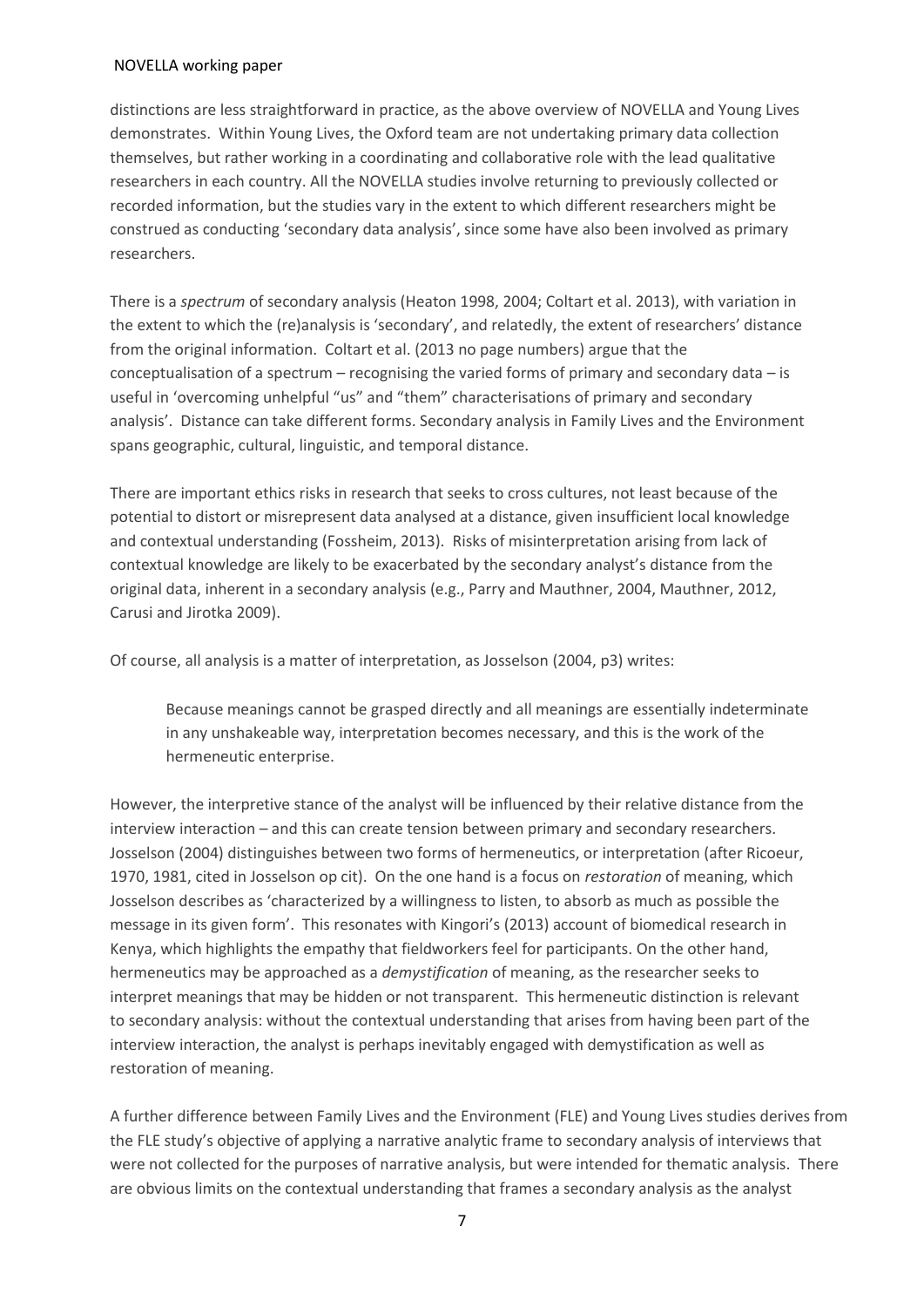inevitably operates at a distance from the research context. Young Lives is primarily a study of childhood poverty and data are gathered with the explicit intention of undertaking policy-relevant analysis and conceptual work. It is not and was never intended to be a methodological or narrative study, though the methodological learning from Young Lives is a resource documented for other researchers, for example in technical notes and guidance<sup>4</sup>. Langellier (1999, p128) commented that "approaching personal narrative as performance requires theory which takes context as seriously as it does text."

The relationship with the data is also temporally complex. The qualitative component of Young Lives began in 2007, but original research is still ongoing, with active relationships between the Oxford team, participants *and* local Young Lives fieldwork teams. The FLE analysis has also been conducted at a geographic and cultural distance from the original research – by UK researchers based in London. This has again shifted over the course of the project, as the FLE team moved into the second phase of work and conducted piloting and new fieldwork in Andhra Pradesh, working in close collaboration with the qualitative team in India (but still as 'outsiders' to Andhra Pradesh) and not in the same areas as the original fieldwork.

Interviews for Young Lives are conducted in local languages – usually Telugu or Urdu in Andhra Pradesh – and recorded, transcribed and translated. This creates a linguistic distance from the interview conversation which has particular ramifications for narrative approaches that attend to the linguistic devices used in story-telling (e.g., Bauman 1986; Riessman 2003). Close reading and line by line analysis – attending to choice of words, or examining repetitions, for example – may not be warranted when interviews are read in translation, and were not transcribed with narrative analytic reading in mind.

Interviews and analysts crossed countries as well as languages, and this has particular implications for narrative analysis in several respects. First, there are questions about understanding the cultural and contextual nature of genre story forms – given the difference between the analysts' cultural formation and that of the local Young Lives qualitative team in Andhra Pradesh.

The multiple forms of distance from the primary data inherent in the Family Lives and the Environment study present a kind of 'double jeopardy' of ethics risk, of both mis-interpretation and mis-representation of the research data. FLE analysis differed in both research objectives and analytic approach from the Young Lives study, where qualitative analysis – whether case-based or cross-case has predominantly followed a thematic approach. So, we began our collaboration with an apparent disjuncture, in both research objectives and analytic approach to the data. Our priorities were not the same. At the same time, we began in a spirit of shared enquiry, and with a shared interest in ethical research practice<sup>5</sup>.

In understanding and addressing the potential ethics challenges of the work, the methodological focus of the FLE study – as befits its positioning within the National Centre for Research Methods –

 $\overline{a}$ 

<sup>&</sup>lt;sup>4</sup> <http://www.younglives.org.uk/what-we-do/longitudinal-qualitative-research>

<sup>&</sup>lt;sup>5</sup> Each author has longstanding interests. Our interest in research ethics dates back to Lamb's work within the King's College London research ethics and governance systems, Morrow and Boddy's previous collaboration on the ESRC funded *Ethics Guidebook* website [\(www.ethicsguidebook.ac.uk](http://www.ethicsguidebook.ac.uk/)), Morrow's interest in ethics of research with children, dating back to the mid-1990s (Morrow and Richards 1996, Alderson & Morrow 2004, 2011), and Boddy's work on research ethics and governance in England (e.g., Boddy et al. 2006; Boddy and Oliver 2010).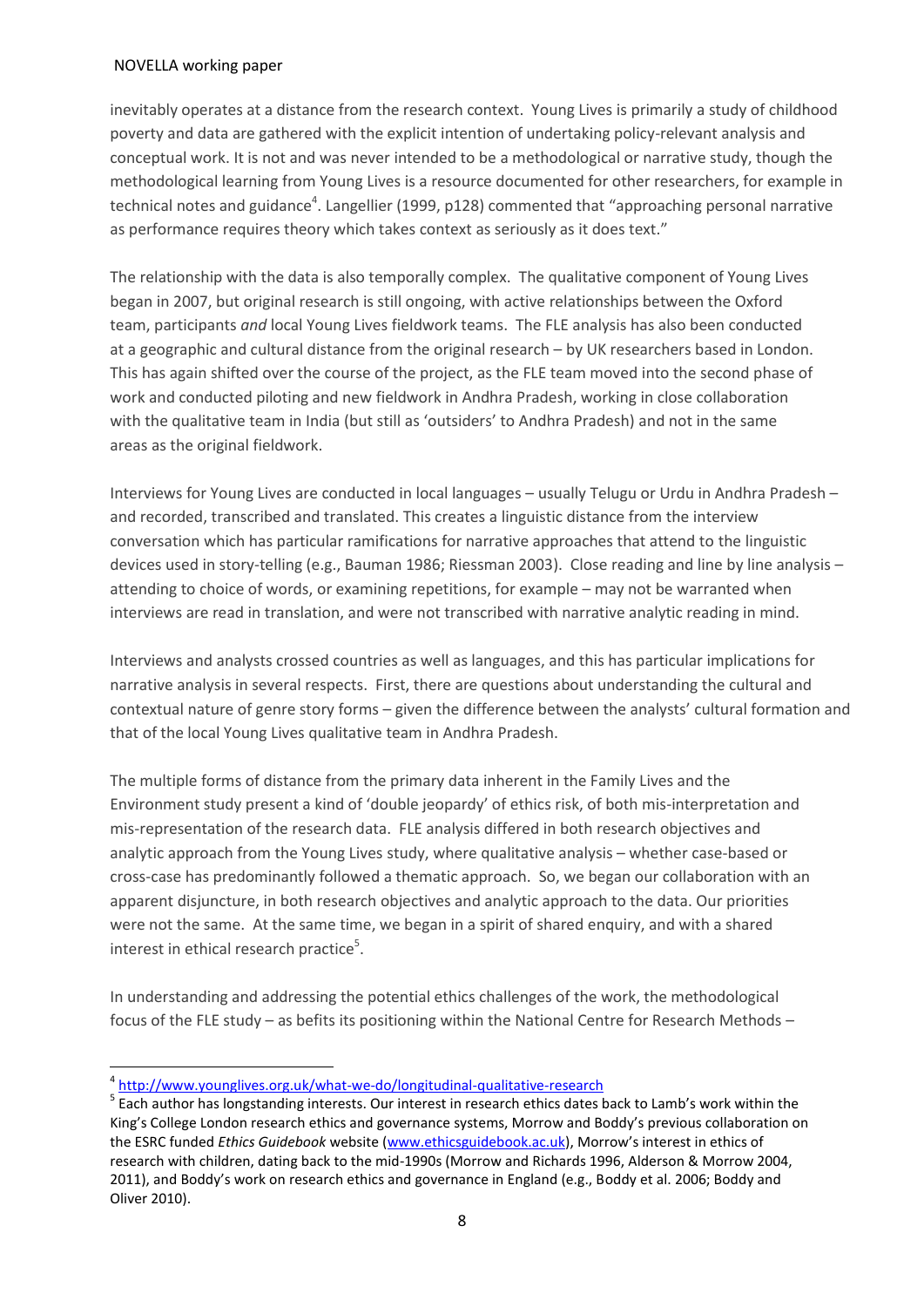has been of key importance. Over the first year of the project, we worked together to address the practical and ethics considerations that have arisen from the Family Lives and the Environment study's re-use of Young Lives data. Through the remainder of this exploratory paper we draw on that learning, aiming to contribute to ongoing discussions about data archiving and secondary data use. By highlighting the particular ethics considerations encountered in secondary data analysis, we do not seek to negate its value. Rather, we aim to respond to Coltart and colleagues' (2013, no page numbers) challenge for researchers to engage 'around a professional and ethical agenda which emphasises the multiple productive pathways for reworking qualitative data and building knowledge across the primary/secondary spectrum'.

## **Overcoming ethical challenges in secondary analysis**

One of the key tenets of research ethics, dating back to Socratic conceptions of virtue – and over the last century, to international ethics codes such Nuremberg (1947) and Helsinki (1964) – is that research should avoid harm. In relation to secondary use, this is the harm of stigma or prejudice, as well as misrepresentation. In the sections that follow, we explore questions related to informed consent, co-construction of data/researcher positioning, guidelines on anonymisation of data, and researchers' reputations, and finally we make some suggestions that we hope will be helpful to other researchers who consider sharing data.

Coltart et al. (2013) synthesise a long-running debate in the social sciences about the questions raised by the archiving and secondary analysis of qualitative data. They note that a drive to encourage archiving and secondary use means that 'concerns about the professional and ethical challenges posed by QSA [Qualitative Secondary Analysis] have sometimes been pushed towards the background in secondary analysis work, or viewed as less vexing than previously thought' (op. cit., no page numbers). Mauthner and colleagues (e.g., Doucet and Mauthner 2012) have made a critical contribution to identifying the challenges of re-using qualitative data, whilst others (e.g., Bishop, 2009, 2012, 2013; Corti, 2012, Moore 2006) have sought to move debate – and practice – forwards by highlighting methodological, conceptual and practical developments. Mottier (2005, no page numbers) comments that 'if we overemphasise the interactionist and contextual nature of data collection, secondary analysis of qualitative data would ... seem pointless'. Such arguments are consistent with the objectives of the NOVELLA studies, which are built on an assumption that there is value in qualitative secondary analysis. However, as Irwin et al (2012, p67) point out, whilst 'quantitative research is predicated on standardisation ... qualitative research is centered on specificity, context and the embedded nature of meaning. By its nature then, it engenders particular difficulties for secondary users.'

The question of distance was a particular concern for the Family Lives and the Environment study because of its focus on narrative. A key feature of narration is its communicative nature: stories are told to 'communicate meaning to listeners' (Reissman 2003, p334). Bruner (1991) emphasises intentionality as a key feature of narrative interpretation, considering *why* the story is told *how* and *when* it is, and interpreted as it is. This framing could imply that narrative analysis depends on closeness to the original data, on understanding of the communicative context through knowledge of the speaker *and* listener in an interview. Irwin et al (2012, p67) do not write about narrative analysis, but their advice is relevant: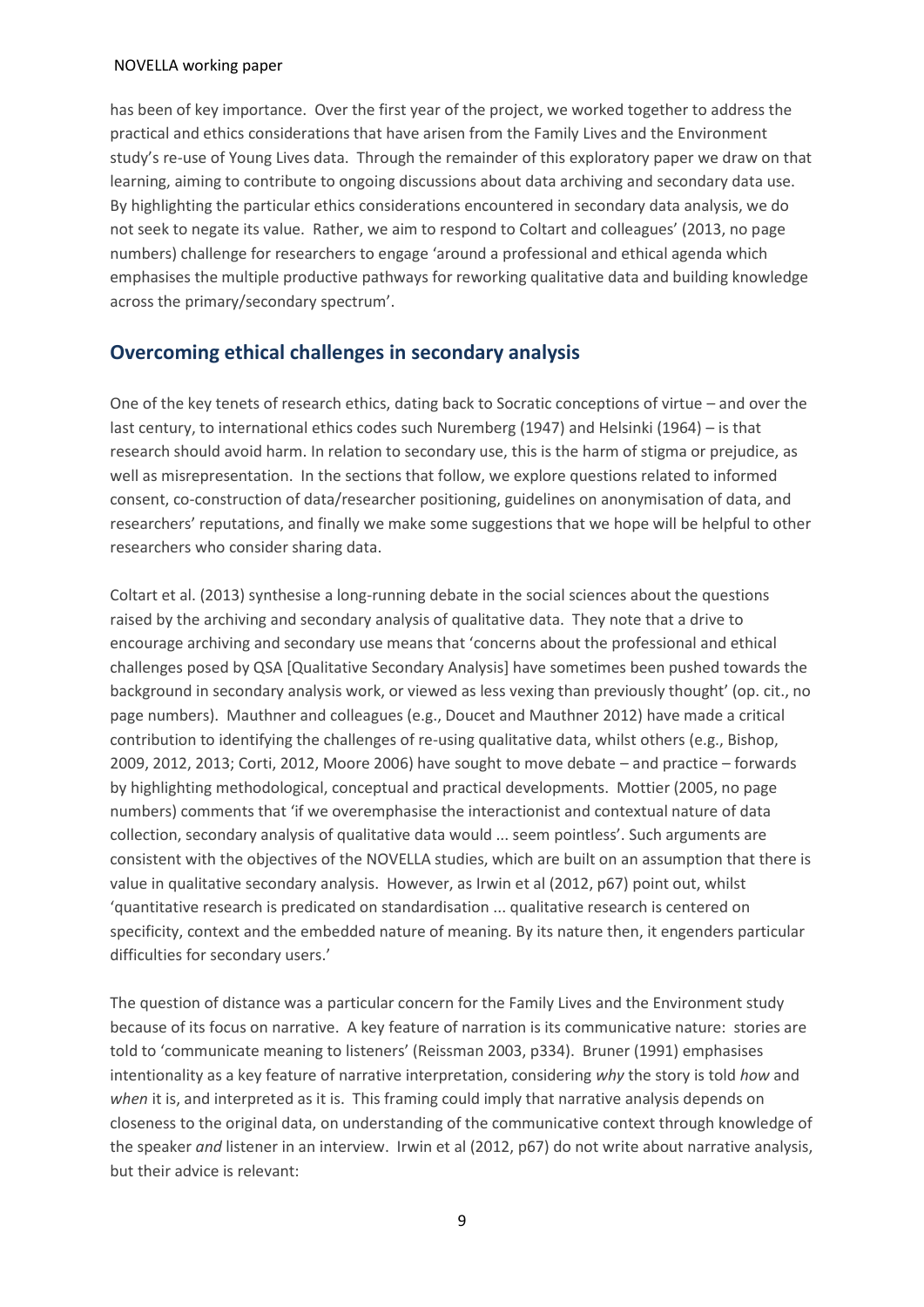'while primary analysts have a privileged relationship to the data they have generated, 'being there' is not the final arbiter of the adequacy of understandings, although a sufficient understanding of proximate contexts is a crucial component of analysis'.

Sufficient understanding of proximate contexts is necessary to mitigate the risks of misinterpretation and misrepresentation associated with secondary data analysis. This also entails awareness of the *limits* of understanding, taking care to recognise what cannot be known and should not be assumed by the secondary researcher. At the same time, this awareness of the limits on contextual understanding can be seen as an *ethical* imperative for both primary and secondary researchers, in relation to their responsibilities for ethical practice in data use and re-use since, even in primary research, there are many things that remain unknown.

Our work began with close reading of Young Lives publicly available resources on methodology<sup>6</sup>, alongside discussion with the Young Lives researchers in the UK and in India. After reading about the Young Lives objectives and methodology, the FLE team developed their understanding by reading data gathering reports which contextualise the interview data, and only at this stage did they begin reading transcripts. Throughout, FLE researchers relied on questioning and discussion between FLE and Young Lives researchers. This work was further supplemented with contextual reading of group discussions with children, and interviews with community leaders. This extensive process of contextualisation was embedded in the research design, supported through funding for Young Lives researchers' time on NOVELLA and formal data access agreements. This work formed a critical underpinning for secondary analysis of the family cases and was methodologically crucial, to ensure adequate contextual understanding, but it was also *ethically* necessary, to avoid misreading data at a distance.

## **Fully informed consent?**

 $\overline{a}$ 

Consent can be seen as the central pillar of ethical research, based on the Nuremberg Code principle that research participation should be voluntary, but the notion of *fully informed* consent raises particular considerations for data archiving and re-use. When data are to be archived and re-used, the participant and the researcher cannot know what the data will be used for in the future (Alderson 1998, Hadfield, 2010, Mauthner 2012, Williams et al. no date). The biobanking literature has used the notion of 'broad consent' to encompass potential (unknown) future uses, but as Whitley et al (2012, p233) observe, this 'pragmatic solution […] arguably fails to meet the tenets of informed consent as provided by the 1964 Helsinki Declaration'. In seeking participants' consent for data sharing, we are effectively asking for consent to uncertainty; if future uses are unknown, consent cannot be claimed as fully informed. Guidance on the UK Data Archive (2011) website suggests that this is not problematic; researchers should treat participants 'as intelligent beings, able to make their own decisions on how the information they provide can be used, shared and made public (through informed consent)'<sup>7</sup>.

But is it reasonable to ask for consent to uncertainty? Moreover, are the aims and purposes of research *ever* fully understood? Corrigan (2003, p770) warns against seeing consent as a panacea,

<sup>6</sup> [www.younglives.org.uk/what-wedo/research-methods/methods-guide](http://www.younglives.org.uk/what-wedo/research-methods/methods-guide)

<sup>&</sup>lt;sup>7</sup> <http://www.data-archive.ac.uk/create-manage/consent-ethics/legal?index=0>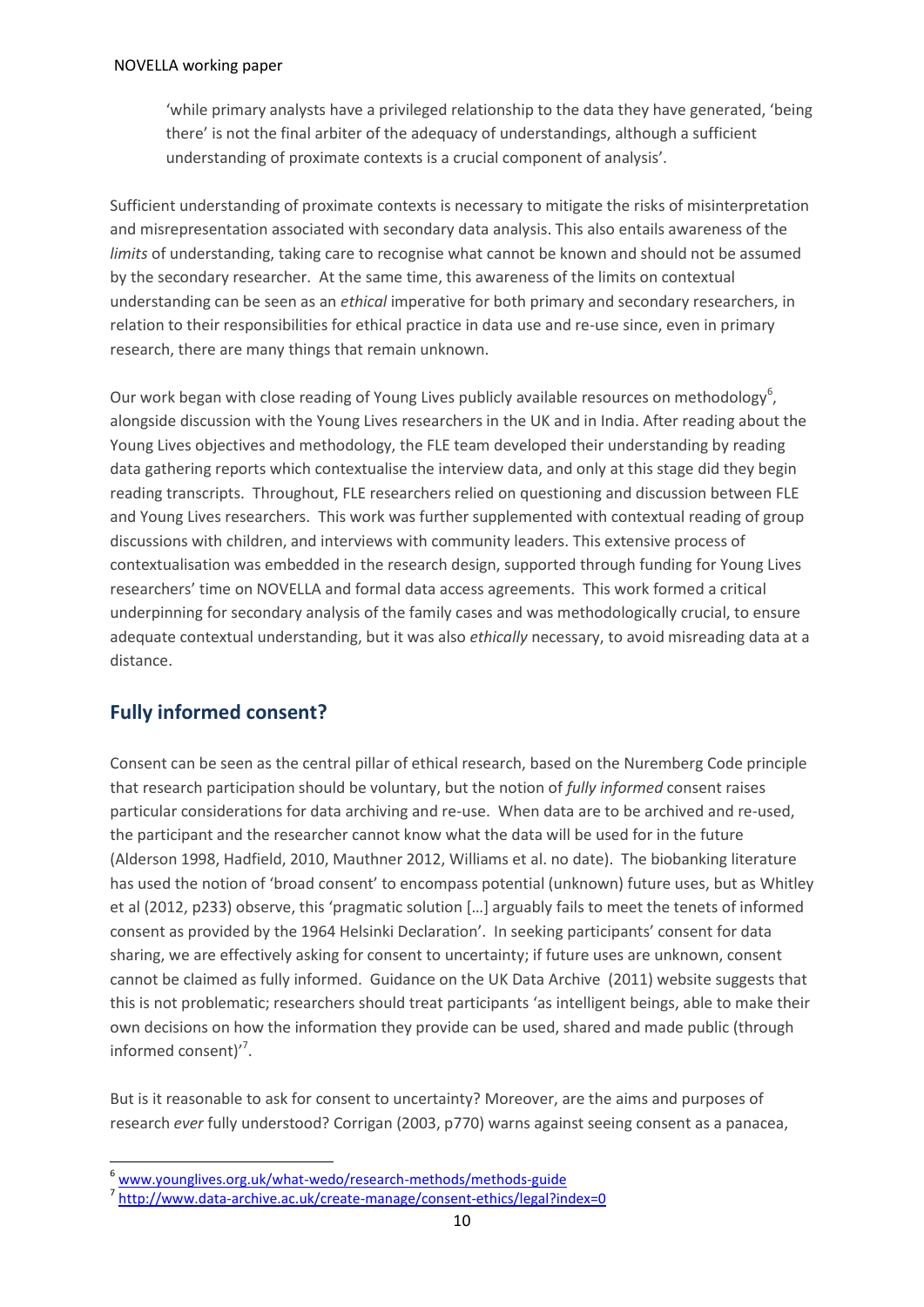which overemphasises individual autonomy, and 'not only reduces the significance of other ethical principles but ignores the cultural context within which the process of consent takes place'. At the same time, the UK Data Archive's guidance makes reference to 'active debates about whether consent is always necessary or even if it is epistemologically possible<sup>'8</sup>. In that context, it is equally relevant to ask *why* people consent to participate in research at all (whether or not they are deemed potentially vulnerable because they are children, or live in difficult circumstances). Research spanning social and medical sciences indicates that *trust* is key (e.g., Corrigan 2003; Crow et al. 2006): the participant's trust in the researcher or other worker who is tasked with seeking consent, *and*  their trust in the value of (the) research.

The centrality of trust in the process of consent has particular implications for consent to archiving and re-use. If potential future uses cannot be known, what does this mean for trust between research participants and researchers? What responsibilities do primary *and* secondary researchers have towards participants? Mauthner (2012, p14) has written of the obligation she felt to explain archiving, as part of the consent process, the risks involved and 'potentially morally harmful effects' for her interviewee 'of seeing his story interpreted through different lenses or used for different purposes'.

It has been argued that respondents are very unlikely to see the stories told about them, to read what researchers write about them in obscure academic journals (Thompson 2004). But this may be a dangerous assumption, particularly in the new, open, digital age, with open access outputs and findings highlighted through visual and other media, including social media (see Clarke 2013; Snee 2013). Moreover, participants are not merely passive generators of research data, but may actively seek out information about studies they have been involved with. Young Lives in Peru has its own website, Niños del Milenio, which has photos of (non-Young Lives) children posted on it for communications purposes. One mother of a Young Lives child in a remote community raised concerns about this in the consent process at the second round of qualitative research, when she reported that the older sister of the child had accessed the website, and interpreted it as an adoption agency (Morrow 2009). Participants can of course also access secondary use publications – a participant who searches online for "Young Lives" could also find NOVELLA publications (including this paper).

## **Co-construction and reputations**

 $\overline{\phantom{a}}$ 

Qualitative secondary analysis can act to scrutinise other researchers' practice – and so potentially to compromise researchers' reputations (see Gillies & Edwards 2011, 2012; Bishop 2013). Caplan (2008) describes attempting to archive some of her fieldwork records and the uneasy sense that archiving is exposing of her research practice. Gillies and Edwards (2011, 2012) also commented on the uncomfortable questions raised about 'good' research practice, in reading Dennis Marsden's fieldnotes and research data posthumously. They highlighted the centrality of context – both in relation to the understandings they gained from discussions with Marsden's widow, Jean, who was closely involved in the work – but also in recognising the historical context in which the work was carried out.

<sup>&</sup>lt;sup>8</sup> <http://www.data-archive.ac.uk/create-manage/consent-ethics/consent>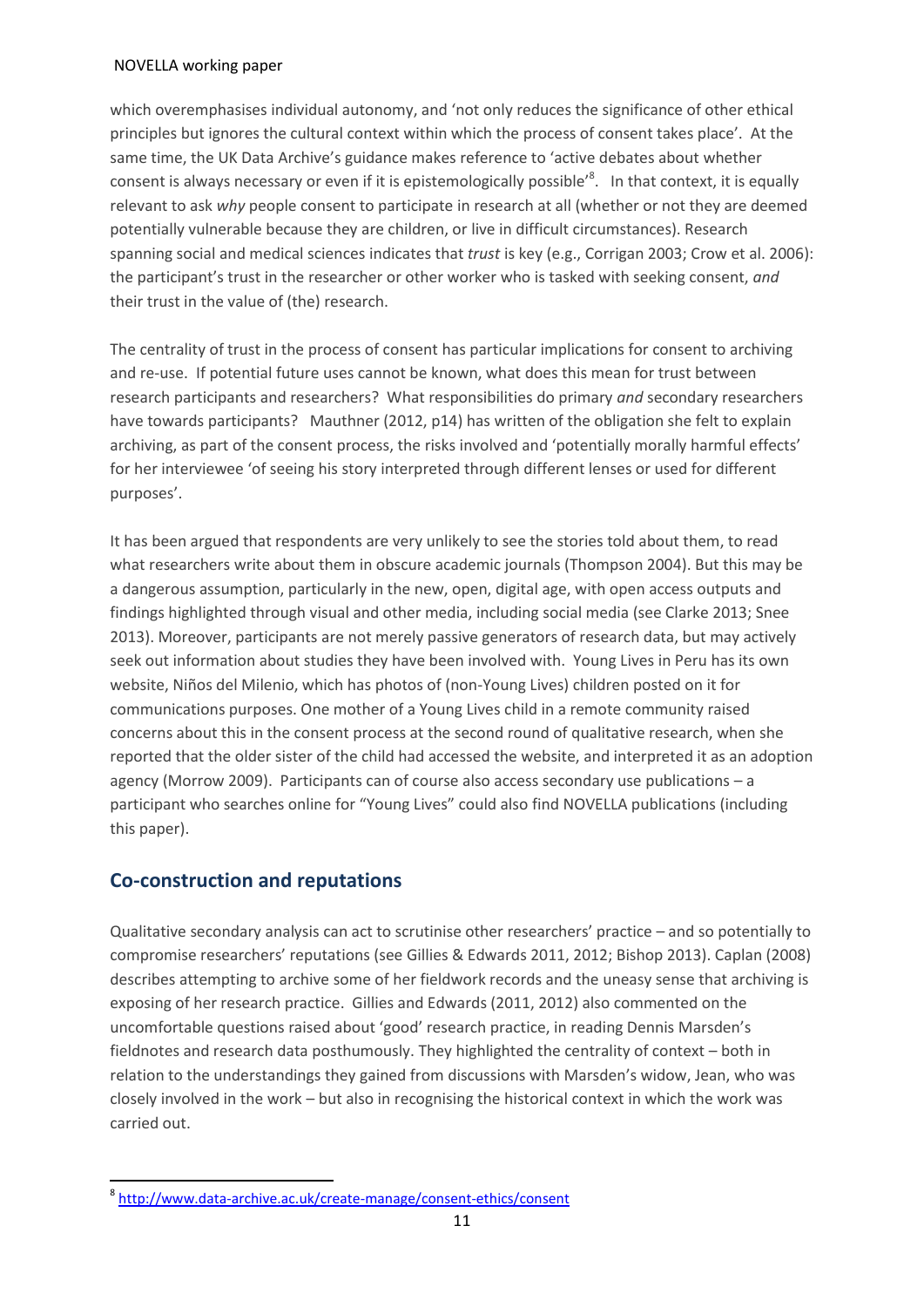$\overline{a}$ 

In an interview-based study such as Young Lives, the secondary analyst works with the interview transcript, and the interviewer's practice is visible alongside (and intertwined with) the participant's account. For a narrative analysis such as that conducted in the Family Lives and the Environment study, 'narratives are keyed both to the events in which they are told and to the events that they recount' (Bauman 1986, p2). In a qualitative secondary analysis of this kind, the co-construction of data between researcher and participant is often an explicit focus of the work, and this raises distinct ethics considerations.

To take one example from the Family Lives and the Environment study, the narrative approach employed in data analysis means that we are interested in the interview as a site for identity performance, through the construction of narratives of everyday life (see for example Boddy 2014). In this context, it is relevant to consider the way in which participants construct themselves – their positioning and identity – relative to the interviewer (Phoenix 2013). In this context, even the cornerstone of ethical practice – the explanation to secure informed consent – inevitably functions (and can be analysed) as a form of positioning between researcher and participant:

Before starting, I will introduce the purpose of my research and myself. My name is [X]. I have come from [place], and it is famous as a pilgrim centre and […] there is a university in which I work. We are here on a research project. This study is called Young Lives. It is regarding children's lives. This research is done in Andhra Pradesh, India, Vietnam, Peru and Ethiopia.

This explanation – part of the consent process – is audio-recorded and transcribed in order to comply with the requirements of research ethics approval for the Young Lives study<sup>9</sup>. The process inevitably requires researchers to position themselves 'as researchers' to explain what the research is about, where they are from, who is funding the study and why. All of this necessarily makes salient the difference between the researcher and the 'researched'. To do otherwise would be disingenuous at the very least. But in the context of a narrative analytic framework, this opening sets a context in which to understand the co-construction of the narrative that follows. Within this analytic framing, the opening words introduce the interviewer to the participant, and so form a key element in understanding the narratives that the participant constructs *for that interviewer, in that context.* This focus on co-construction raises another ethical issue, namely that fieldworkers in Young Lives may not expect their words to be subjected to this kind of analytic scrutiny. What is the expectation of *interviewers* in relation to secondary analysis? Should they be expected to agree to potential secondary uses? Is external scrutiny of their words to be expected as part of the job? Could there be risks to interviewers' reputations (and livelihoods), for example, if the secondary analyst chose to criticise their interviewing techniques?

In the Family Lives and the Environment study, arrangements for collaboration with the Young Lives team are written into the data access agreement, and draft outputs using Young Lives data are discussed with the Young Lives team in Oxford, prior to publication or wider circulation. With the example given above, the Young Lives team imagined a fieldworker reading a narrative analysis of her introduction to the interview. Might she feel judged? Might she feel offended at a potential implication that she is setting out her difference or professional status relative to the participant?

 $^9$  Young Lives has ethics approval to voice-record the consent process, so that people do not have to sign a form (see Morrow 2009).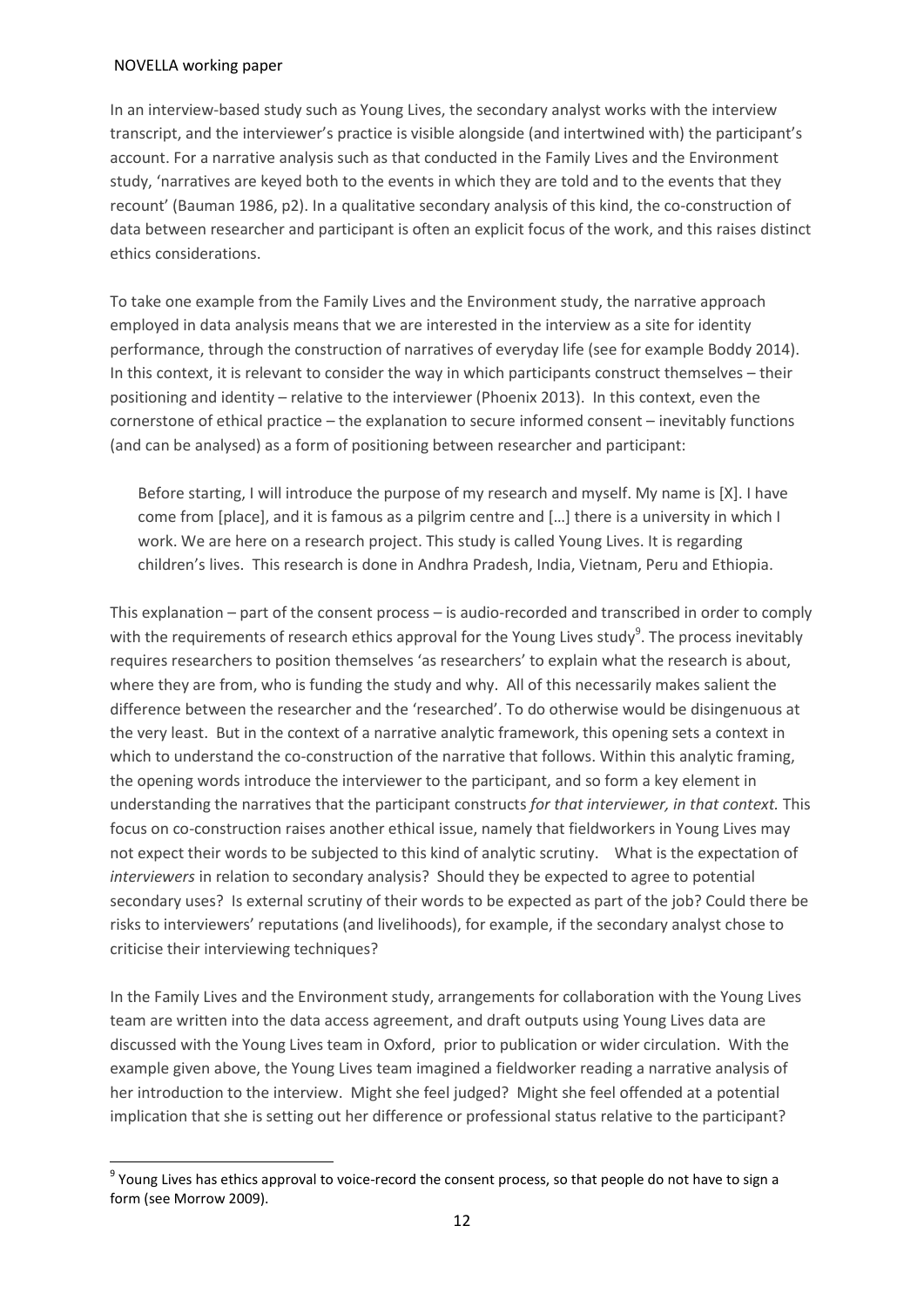Through a collaborative discussion of these concerns, it was possible to reach a consensus – to take account of the constraints and expectations under which Young Lives fieldworkers operate, whilst retaining the narrative focus and objectives of the Family Lives and the Environment study.

This discussion is crucial because of the manifold distances between UK researchers and fieldworkers and participants in India. When working from transcription, there are many aspects of coconstruction – including body language and facial expression – that cannot be taken into account from an interview transcript or an audio file. Translation adds another layer of complexity. Within Young Lives primary data analysis, the Oxford team frequently return to fieldwork teams to ask for clarification, and confer about interpretations and understandings. The Family Lives and the Environment team has been in an unusual position as secondary analysts, in having had access to rich data gathering reports, along with support and guidance from the Oxford and India qualitative teams. This has been possible only because established links between the teams (and Morrow and Boddy in particular) enabled a formal collaboration, with costed input from the Young Lives team into the NOVELLA Node. This framework has deepened mutual understanding between the two research teams, benefiting substantive understandings on both sides, as well as ethical practice.

Studies like Young Lives raise specific questions about consent because of their longitudinal nature. In Young Lives, consent is sought repeatedly through the research process, and the right to withdraw is made clear at each round (see Morrow 2009, 2013). In the context of secondary analysis for the Family Lives and the Environment study, it has also been important to recognise that research relationships – with participants *and* local fieldwork teams – are 'live', with new rounds of data collection being planned as we write. The risks from problems caused in re-use are of a different order in an ongoing study: any problems caused by data sharing could jeopardise those research relationships, and future work in an ongoing study.

In the context of a secondary analysis such as in the Family Lives and the Environment study, there are potential reputational risks to both research teams. For the Young Lives study, there could be potentially deleterious effects on field teams and research relationships, if papers are produced that misinterpret or criticise fieldwork practices or cultural contexts for data collection. At the same time, there are reputational risks for the FLE secondary analysts, reading transcripts from a different theoretical lens. With all the caveats about contextual distance noted above, how does the secondary researcher retain her analytic independence, when a difference in interpretation could be taken to imply that the secondary analysis is failing to understand context, simply getting it wrong, or co-opted to the primary researchers' perspectives? Communication and a collaborative ethos from *both* sides are essential to ensure that data sharing can achieve its potential value.

## **What's in a name? Anonymisation and anonymity**

 $\overline{\phantom{a}}$ 

The limits of anonymisation have increasingly been recognised in relation to biobanking and DNA data, as developments in information technology and potential for data linkage make it less feasible to guarantee true anonymity (Nuffield 2012). In qualitative research, questions of anonymisation are equally troubled. The UK Data Archive  $(2011)^{10}$  recommend that, to avoid the lengthy and resourceintensive process of anonymising data after they have been collected, researchers should agree with

<sup>&</sup>lt;sup>10</sup> <http://data-archive.ac.uk/create-manage/consent-ethics/anonymisation?index=2>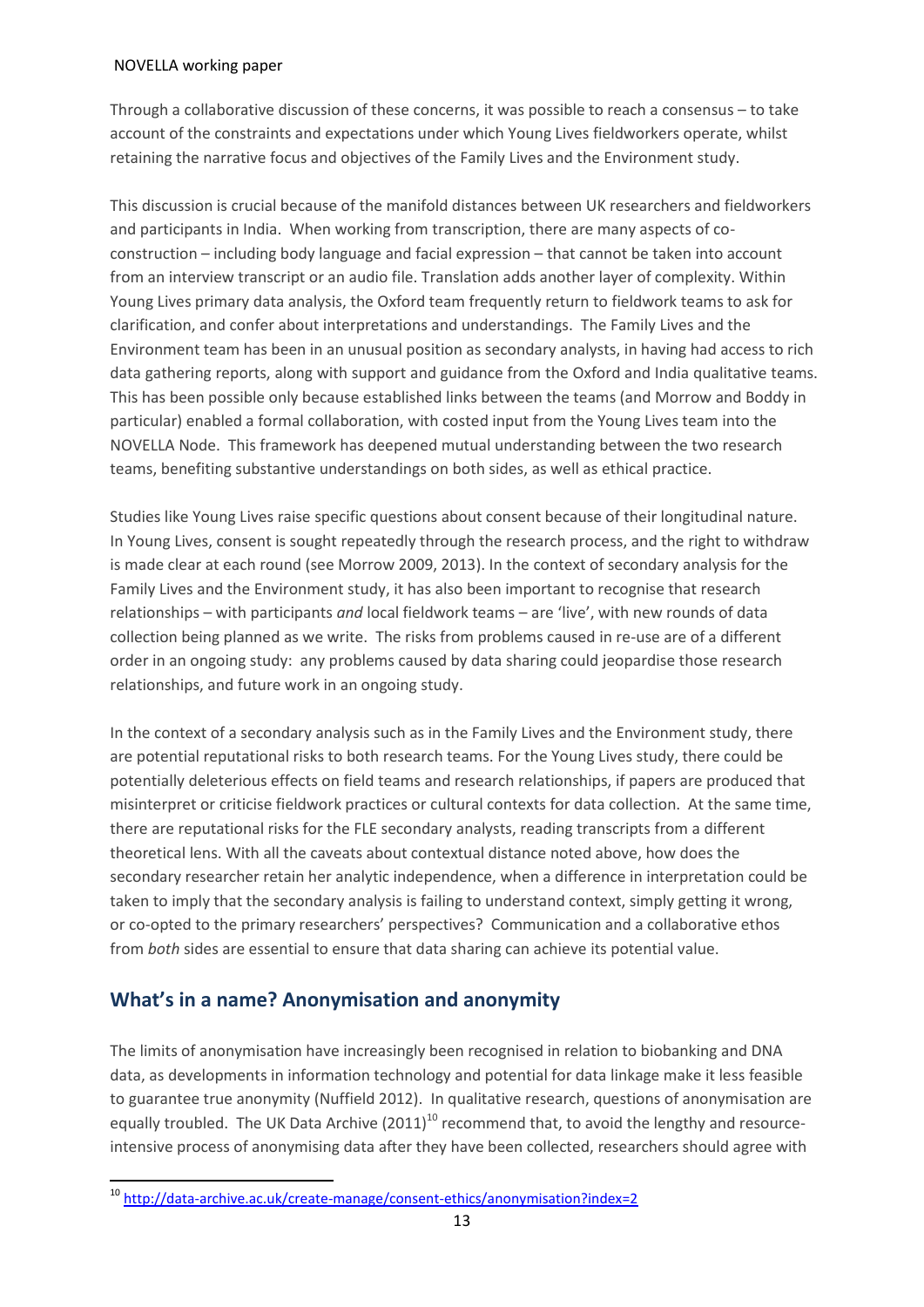participants that names should not be mentioned during the interview. These guidelines also suggest that this should extend to other personal identifiers: 'names of friends, relatives, places, institutions…'. But what might this look like in practice?

In Young Lives – as in any study where participants are asked to talk about their lives – children and adults frequently name important people and places in their lives. All of these could be used – especially in combination – to identify an individual or family. It is very common practice in speech to use real names. Skilled Young Lives fieldworkers work to establish rapport, using semi-structured interview guides loosely, so that interviews are 'conversations with a purpose' rather than formal structured questioning (Mayall, 2000). This can in itself be seen as ethical practice, particularly in the context of research with children; it is important not to make the interview conversation unnecessarily artificial. The need for the researcher to 'correct' participants' normal speech by reminding them not to use names or places would reinforce power differentials between researcher and researched: it could make participants feel like they are 'getting it wrong' and the sense of secrecy invoked could be alarming, especially for people who do not fully understand archiving.

Further, in many cultures, people use 'fictive' kin terms to describe people close to them. In India for example, 'auntie' may refer to older women in the community as well as father's or mother's sisters. Ideally the interviewer would seek clarification of the relationships involved, but to do so would interrupt the flow of conversations and be very time-consuming and distracting, so interviewers tend not to, and names are helpful for disentangling relationships. Names may also carry symbolic value for parents, children and others in the community, signifying important beliefs and links across generations and families. This is vividly illustrated in an anonymised extract from Young Lives, when the interviewer asks a parent why her son has a certain (biblical) name:

| Interviewer: | this is about your child, Child ID. Who does give him this name?          |
|--------------|---------------------------------------------------------------------------|
| Caregiver:   | It's me                                                                   |
| Interviewer: | Why did you call Child ID Child ID?                                       |
| Caregiver:   | It is a Bible name.                                                       |
| Interviewer: | Now and for the future does he is going to work like NAME in the Bible?   |
| Caregiver:   | As you know NAME works good things in front of God.                       |
| Interviewer: | Do you think he will be good and strong man like NAME?                    |
| Caregiver:   | Why we name the child is that his aunt's name is also NAME.  It is a good |
|              | name, so we called him Child ID.                                          |

This brief extract shows the symbolic importance of the child's name for the parent. But it also shows that it is not straightforward to anonymise names and retain meaning. Pseudonymisation would be no easier, as it would depend on finding a culturally appropriate name which also signifies someone 'good and strong' in the Bible.

The UK Data Archive guidelines suggest agreeing with participants in advance which names should not be disclosed during an interview, but questions have also been raised about how this might distort the process of qualitative research. Mauthner (2012, p166) points out, listening to someone carefully involves using information and details already provided during an interview, and this might well include people's names, 'partly to generate further questions and narratives... it involves developing a relationship'. To remind participants not to use real names means that the *primary*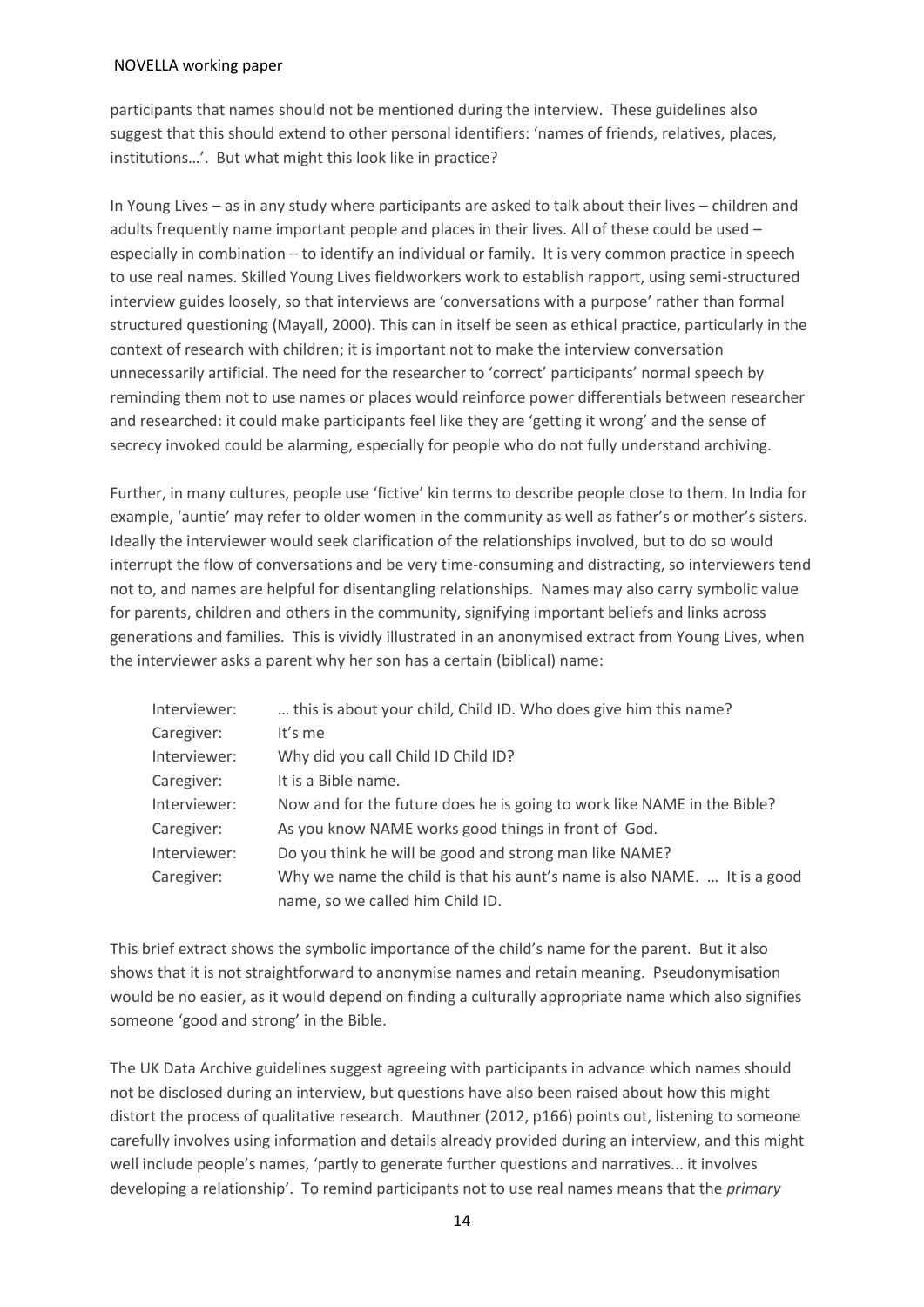data collection is designed to serve the *secondary* use. This is ethically (and methodologically) problematic: it is effectively a requirement for self-censorship that could make participants feel uncomfortable and distort the interview process. This is especially relevant in contexts – including research with children – where power relationships with adult researchers need to be taken into account. Participants might feel they are 'getting it wrong' if they mention a name; they could feel researchers are telling them off or telling them what to say or what not to say. Are these risks justifiable, to facilitate anonymisation and data sharing?

## **Conclusion**

Our experience of working together on data from Young Lives has highlighted the value of data sharing, for both primary and secondary research teams. For the secondary researchers in the Family Lives and the Environment team, the richness of the Young Lives qualitative data was an invaluable introduction to understanding the everyday lives of children and families in Andhra Pradesh. It was pivotal to subsequent theoretical and methodological development for the project, particularly in planning new data collection in India and the UK, including a new research collaboration with Young Lives researchers in India (Uma Vennam and Madhavi Latha).

For the Young Lives team, the collaboration has illuminated the complexities of data sharing, clarifying the considerations and safeguards that would need to be taken into account if the Young Lives qualitative data were to be archived (for example, in relation to the tension between anonymisation and contextual understanding). It has also enabled understanding of what different analytic approaches can bring to the Young Lives data, particularly through the case-based narrative approach adopted by the FLE team (see Shukla et al. 2014; Boddy 2014). Such learning is also valuable in planning future collaborations on secondary analysis of Young Lives qualitative data.

For both teams, the research has also shown the particular potential of applying a narrative secondary analysis to an existing data set, illuminating the complexities, dynamism and tensions inherent in young people's everyday lives in relation to their environments:

Identities come to life and are re-enacted through the told stories of the interview conversation, illuminating children's mobility and navigation of everyday spaces within the constraints of their daily lives. (Shukla et al. 2014, p22)

However, the enterprise of sharing qualitative data is not straightforward. Data sharing is a relational process, raising ethics questions that need consideration (Mauthner and Parry 2013). From research design to the publication and dissemination of findings, the research enterprise is quintessentially about relationships – relationships between participants and fieldworkers, fieldworkers and coordinating research teams, and with colleagues with whom we share our data and experiences. Over the course of the collaboration discussed here, there was a point at which we realised we needed to trust each other, and our intentions for the data and the secondary analysis process. It was not difficult for us to reach this point because time for collaboration and communication was funded within the research design, and some of us (VM and JB) have known each other for a long time, and worked and written together in the past.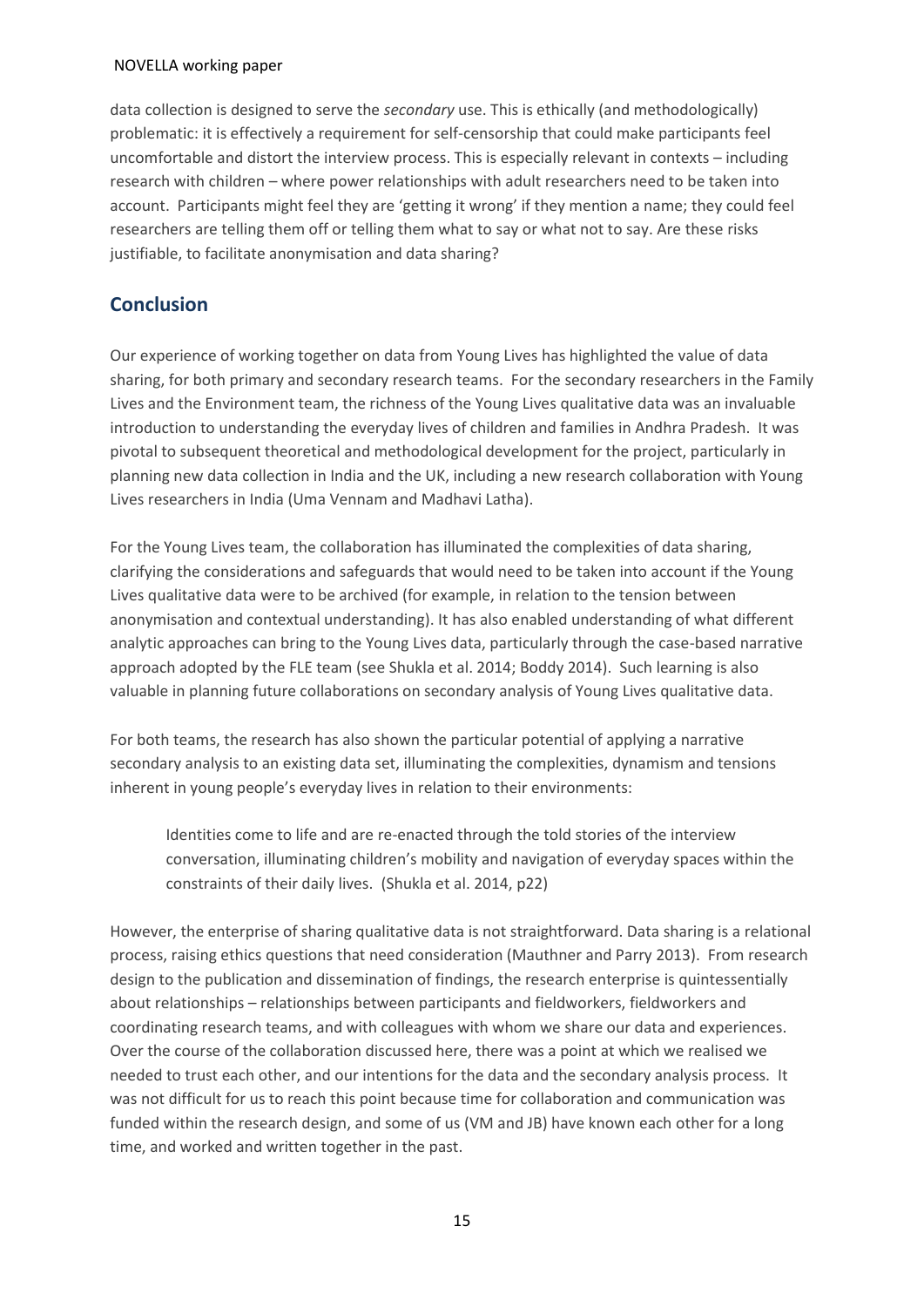The wider challenge is to understand how this experience might translate to another research context, to establishing mutual trust and respect in a 'stranger' analysis of someone else's data. Secondary analysis for the Family Lives and the Environment project was complex in several respects because of our multiple distances from the data (geographic, temporal, cultural, linguistic and epistemological), and so trust and communication were particularly important, to ensure understanding (on all sides). But the lessons we have learned, the risks discussed here, and the strategies we developed to counter those risks are relevant to any qualitative secondary analysis.

Of paramount importance was the time taken by the FLE team to learn about the Young Lives study (its objectives, methodology and data collection practices) and also to share information with Young Lives researchers about the FLE and NOVELLA projects. This collaborative process was central to the effective (and ethical) conduct of the work. It helped the FLE team to understand the Young Lives data they were working with – including what was being asked, by whom, and for what purpose – and so to become aware of the limits of their understanding. It also helped the Young Lives team to see their data from a different perspective, the 'macro-zoom' close-up entailed by narrative analytic reading for the FLE study. Discussion of analyses, and time spent reading cases together, helped to familiarise researchers from each team with the other team's approach – and this joint work in itself has illuminated the value of combining narrative and thematic analytic approaches (Shukla et al. 2014).

The process of contextualisation and discussion also allowed relationships and trust to build between the Young Lives and FLE research teams. The Young Lives team needed to be confident that they could trust the FLE researchers to understand and (re)use their data – especially given that the data are not publicly archived. The FLE team needed to be confident that they could understand (and hence work with) Young Lives data, but beyond that, it was important that the Young Lives team understood the distinct objectives and approach of the FLE project. For example, by discussing the attention to co-construction in our narrative analysis we could address potential concerns from the Young Lives research team about the focus on interviewers' own talk. By sharing draft outputs, the FLE team could avoid misinterpretations of data, whilst the development of joint understandings of the methodological approach and objectives of *each* project helped to avoid Young Lives researchers' misinterpretations of the FLE team's work. Secondary analysis is sometimes seen as a (relatively) cheap solution to the challenge of funding social science research. In our research, costing Young Lives input into the secondary analysis was crucial in enabling the time and joint work that was necessary to build a mutual understanding.

The pressures on social science researchers to archive their data are now very great indeed, and it is important that *economic* imperatives for data re-use are recognised for what they are (and as distinct from *ethical* imperatives). Data sharing is potentially very valuable, for all of the reasons that Van den Eynden et al. (2011) and others have outlined, reasons that include (but are not restricted to) cost. However, the sharing and re-use of data is ethically complex and must be addressed with regard to 'our ethical and moral responsibility as researchers' (Mauthner 2012, p173). We face these ethical and moral responsibilities as primary *or* secondary researchers, or somewhere on a spectrum between the two.

Since data sharing is seen as the 'default' approach by funders such as the Research Councils, researchers could neglect the complex ethics considerations involved in this aspect of the research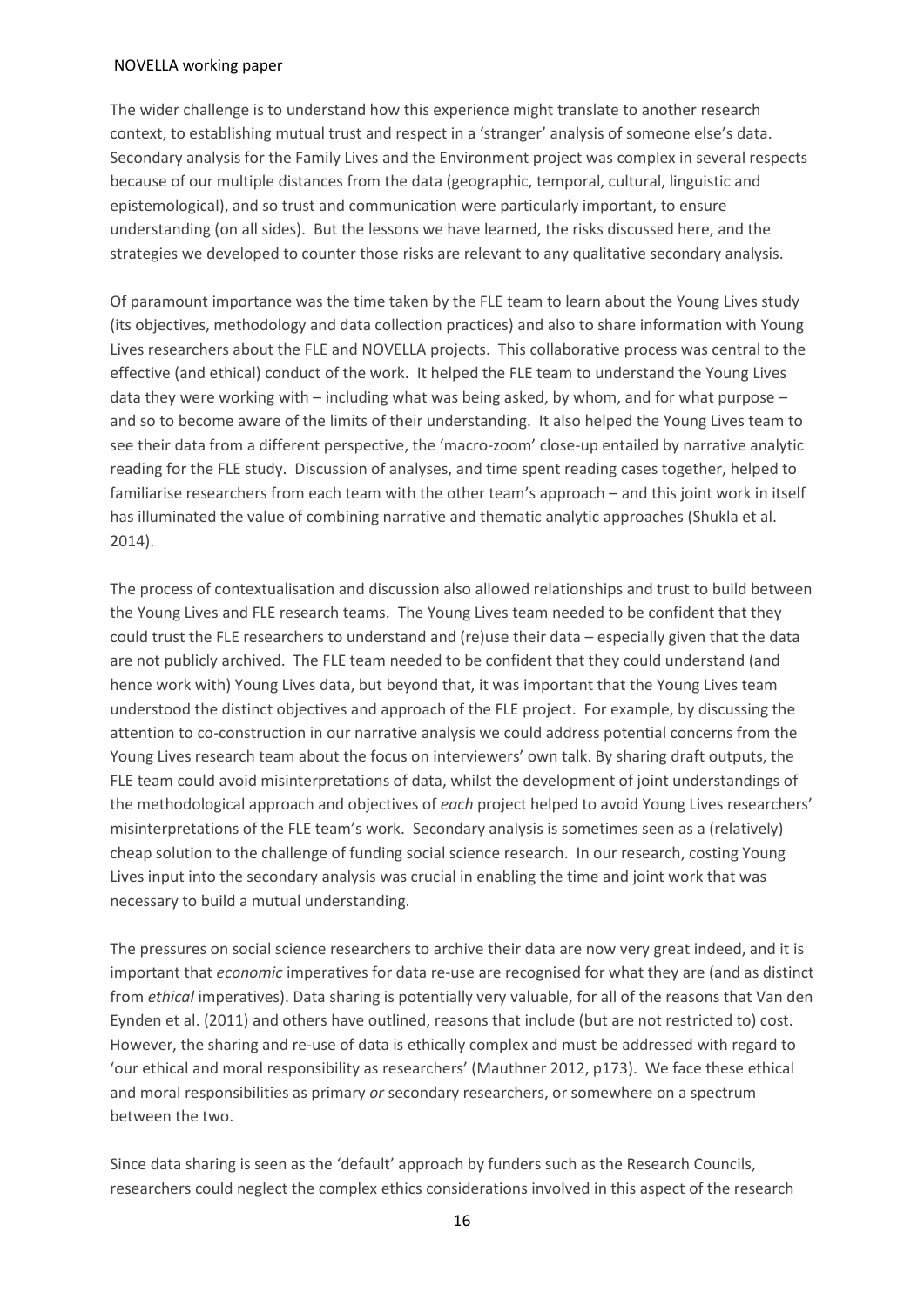process. This positioning risks leaving researchers – both those who share their data and those who engage in secondary analysis – ill-equipped to deal with ethics considerations such as those outlined above.

For studies that plan to archive and share their data, *and* studies that plan to re-use other researchers' data, there are practical considerations that need to be addressed, and these have implications for the time and expense necessary for the work. For example, primary researchers need to consider what is involved in ensuring appropriate (informed) consent for uncertain future uses, and to ensure the necessary resources to prepare qualitative data for archiving. Secondary researchers need to ensure sufficient contextualisation to avoid risks of mis-representation, but also have responsibilities to ensure that their planned (re)uses accord with original consents and understandings by participants. Anonymisation remains a critical issue for both primary and secondary analysts. Strategies for anonymising data in the course of its collection (such as reminding participants not to mention identifying aspects of their lives) could jeopardise primary data quality for the sake of future possible uses, whilst raising ethical concerns of their own. Equally, full anonymisation inevitably de-contextualises qualitative data, *because* of the removal of identifying details such as place or distinctive participant characteristics, and this creates risks of misinterpretation for the secondary analyst. Such concerns are not insurmountable, but they do require reflection, planning and resourcing, as with any other area of ethical research practice.

In an ongoing study such as Young Lives, 'live' responsibilities – to participants, fieldworkers and coresearchers, and the primary funder – must surely take precedence over obligations to wider (and potential future) research users. But in *any* study, secondary researchers must be cognisant of the concerns and responsibilities of the primary team, recognising the emotional labour of the original work (Neale and Bishop 2012). But equally, if primary researchers agree to share their data, they must do what they can to ensure that any new work can be done well. As Neale and Bishop (op.cit. no page numbers) advise:

'Secondary analysts have their own integrity, which is founded on intellectual rigour. They need well-produced and fully contextualised datasets to work with; they need to be free to ask their own research questions of the data, engage in distinctive modes of analysis; and produce their own interpretations, even where these run counter to primary understandings. The work of secondary analysts is best seen as an enhancement of primary research rather than a challenge or threat to it, and the endeavours of data re-use deserve respect and support from the primary researcher. In other words, for QL research, where both primary and secondary use may be ongoing, the ethic of care needs to run in both directions'.

Secondary analysis of qualitative data cannot be done in isolation: it requires a contextualised understanding that depends on mutual respect and collaboration between the primary and secondary research teams. The work reported here describes a funded collaboration, working together on data that are not publicly archived. Despite the complications and sensitivities we have outlined, both Young Lives and NOVELLA teams feel they have benefited greatly from the joint work we have done. Even when data are publicly archived – and when a formal funded partnership such as that described here is not possible or not appropriate – the spirit of mutual respect and collaboration which has guided our work is no less relevant. The considerations discussed here – responsibilities to participants and researchers, contextual understanding, how to identify and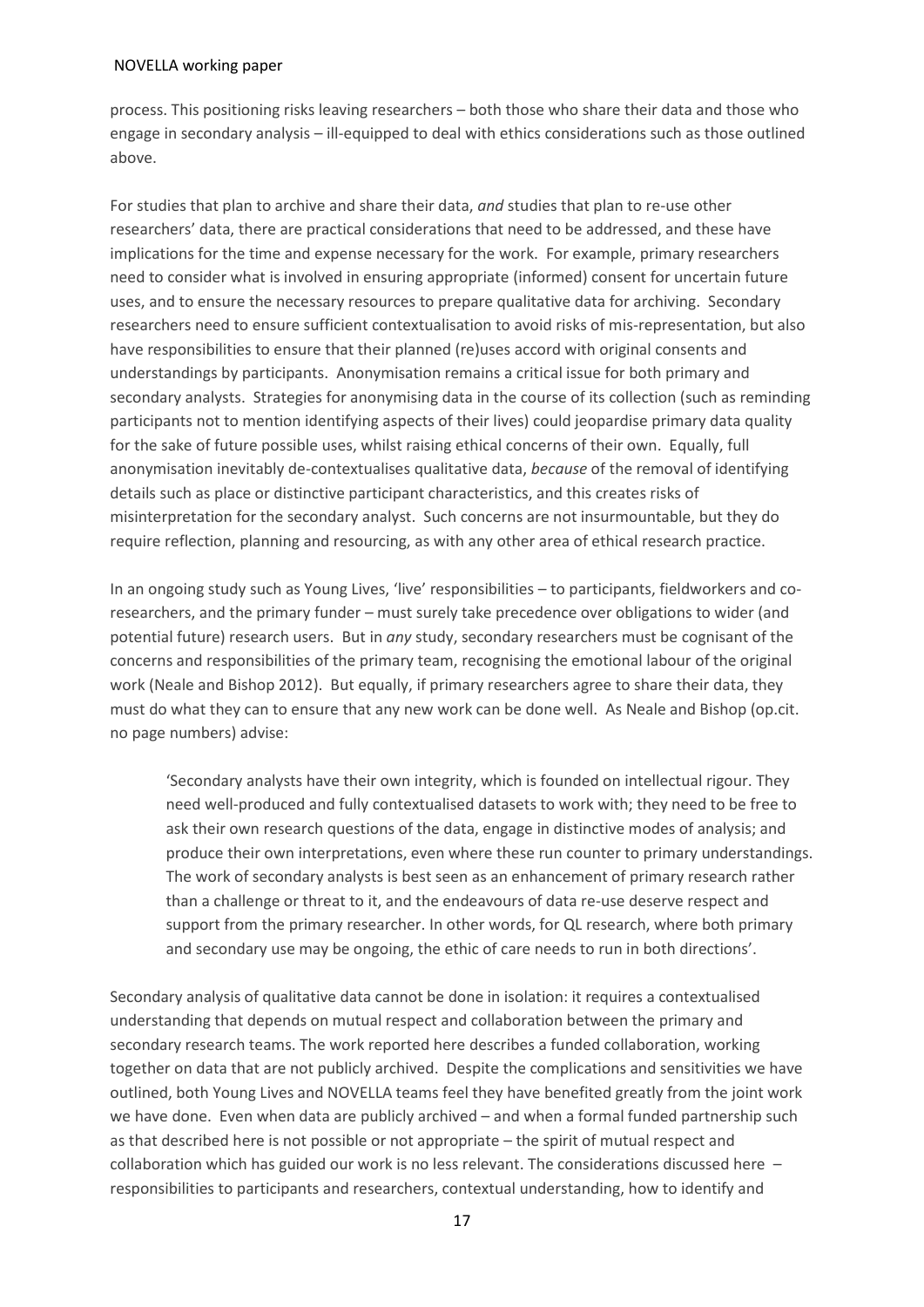counter risks of misinterpretation – will form a useful basis for planning and reflection in any qualitative secondary analysis, aiding both ethical research practice and the rigour, quality and integrity of both primary and secondary research.

## **Acknowledgements**

The Family Lives and the Environment project is funded by ESRC National Centre for Research Methods, as part of the NOVELLA Node [\(www.novella.ac.uk\)](http://www.novella.ac.uk/). Young Lives is core funded by the UK Department for International Development. Family Lives and the Environment involves a team of researchers, including Ann Phoenix and Catherine Walker, and members of the original Young Lives team, including Jo Boyden, Gina Crivello, Emma Wilson, Uma Vennam, and Madhavi Latha. The discussion presented here is our own, but has benefited greatly from discussions with team members at all stages of the project to date. Particular thanks are due to Ann Phoenix and Gina Crivello for such constructive advice on earlier drafts. Above all, we are extremely grateful to the Young Lives children, families and community members who collaborate with Young Lives and make this research possible, and to the family members in particular for further agreeing that their data could be shared.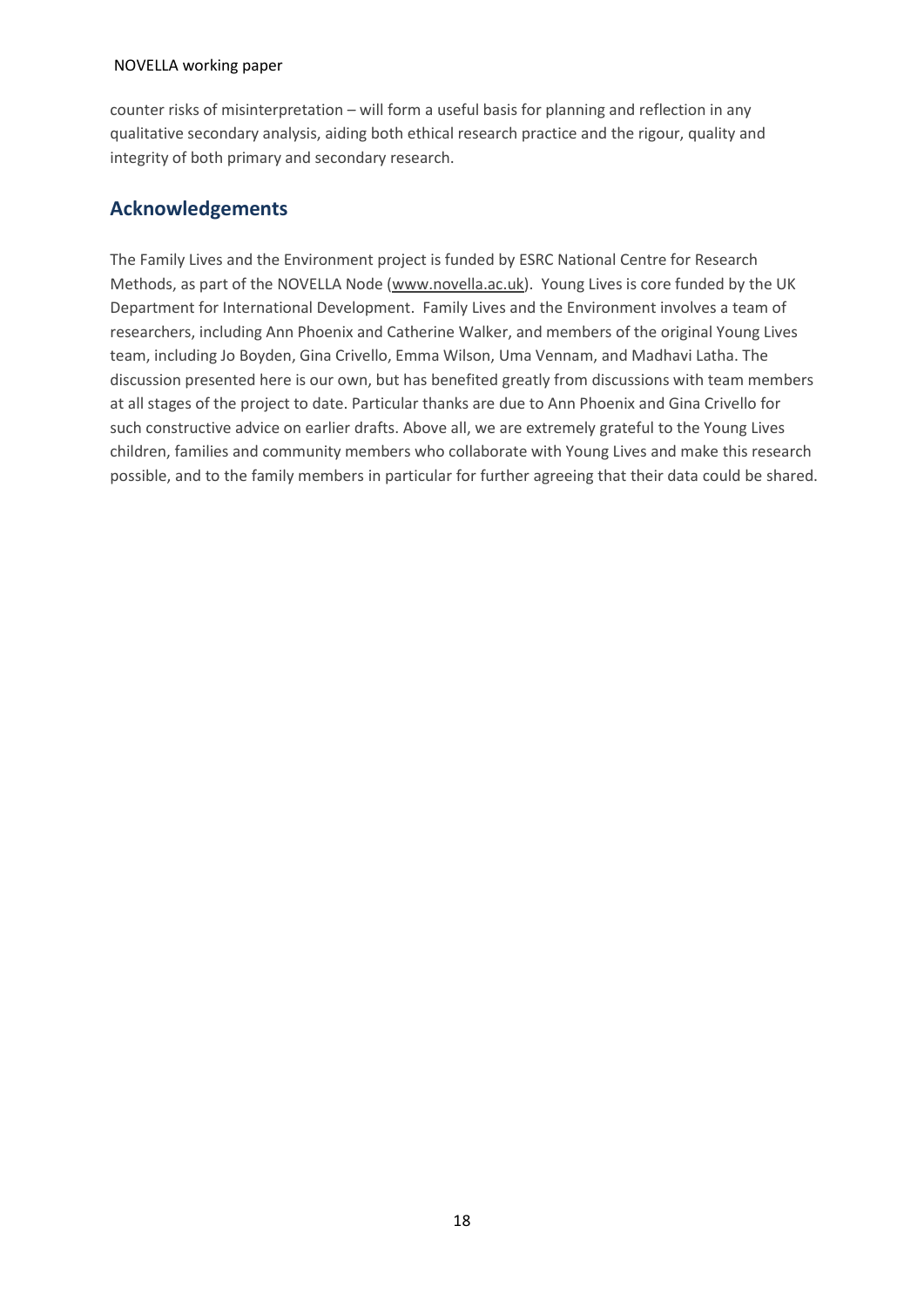## **References**

Alderson, P. (1998) Confidentiality and consent in qualitative research. *British Sociology Association Network* 6-7.

Alderson, P. and Morrow, V. (2011) *The ethics of research with children and young people. A practical handbook*. London, Sage.

Alderson, P. and Morrow, V. (2004) *Ethics, social research and consulting with children and young people*. Barkingside, Barnardo's.

Bauman, R. (1986) Story, performance and event. Contextual studies of oral narrative. Cambridge, CUP.

Bishop, L. (2009) Ethical sharing and reuse of qualitative data. *Australian Journal of Social Issues*, 44, 3, 256-272.

Bishop, L. (2012) Using archived qualitative data for teaching: practical and ethical considerations. *International Journal of Social Research Methodology*, 15, 4, 341-350.

Bishop, L. (2013) The Value of Moral Theory for Addressing Ethical Questions when Reusing Qualitative Data. *Methodological Innovations Online* 8, 2, 36-51.

Bloom, A., Cheshire, L., and Emmison, M. (2009) Qualitative researchers' understandings of their practice and the implications for data archiving and sharing. *Sociology*, 43, 6, 1163-1180.

Boddy, J. (2014) Stories told in passing? Disclosure in narratives of everyday lives in Andhra Pradesh. In M. Davis and L. Manderson (eds) *Disclosure in Health and Illness. Routledge Studies in the Sociology of Health and Illness.* London, Routledge.

Boddy, J., Boaz, A., Lupton, C., and Pahl, J. (2006) What counts as research? Mapping the field for the Research Governance Framework. *International Journal of Social Research Methodology,* **9**, 4, 317– 330.

Boddy, J. and Oliver, C. (2010) *Research Governance in Children's Services: The scope for new advice.*  DfE Research Report DFE-RR072. [http://publications.education.gov.uk/eOrderingDownload/DFE-](http://publications.education.gov.uk/eOrderingDownload/DFE-RR072.pdf)[RR072.pdf](http://publications.education.gov.uk/eOrderingDownload/DFE-RR072.pdf) 

Bruner, J. (1991) The narrative construction of reality. *Critical Inquiry*, 18, 1-21

Caplan, P. (2008) The ethics of archiving – an anthropological perspective. Paper presented at the 'Ethics and Archives' Seminar, University of Essex, 19<sup>th</sup> Sept 2008.

Carusi, A. and De Grandis, G. (2012): The ethical work that regulations will not do. *Information, Communication & Society*, 15,1, 124-141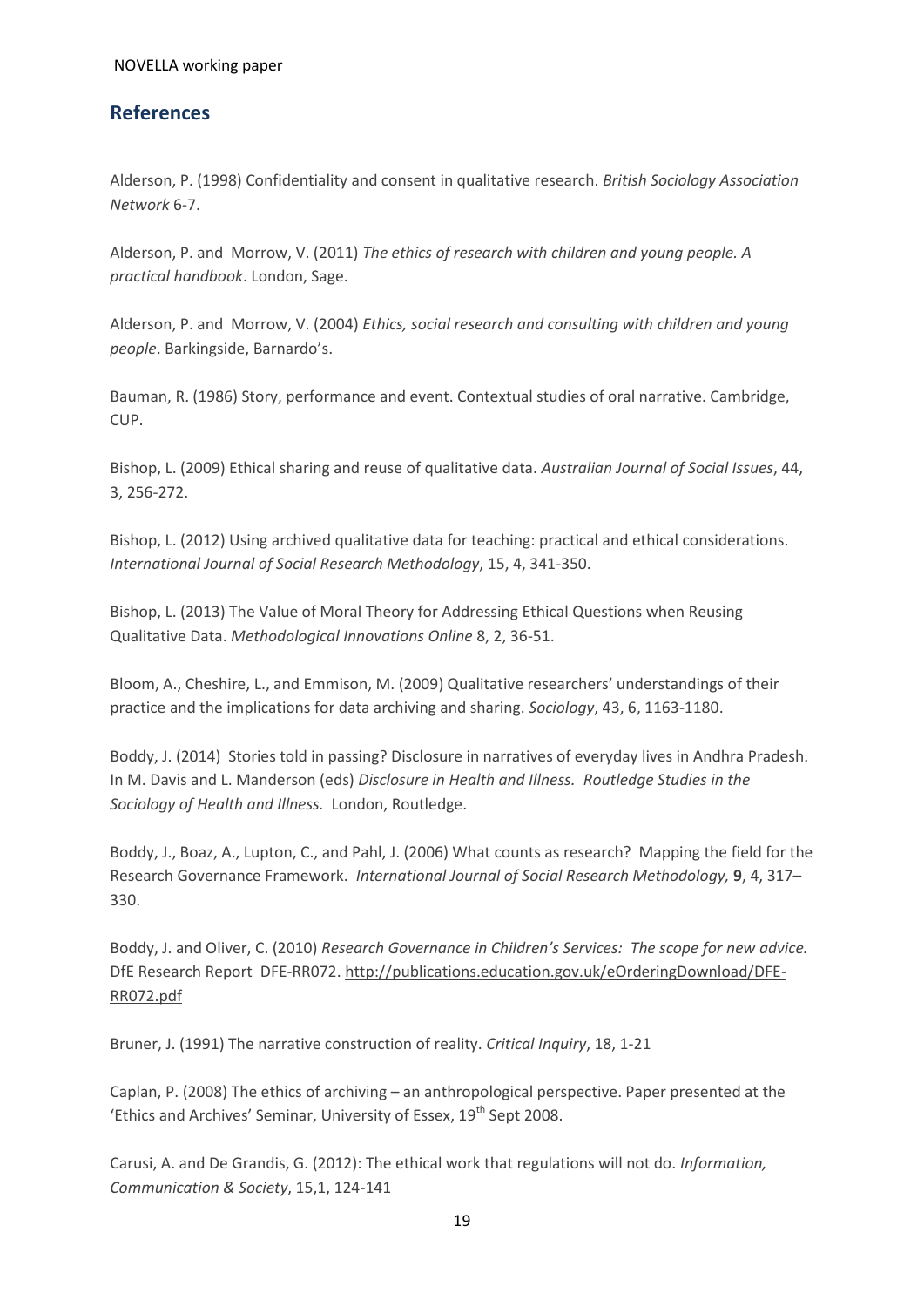Carusi, A. and Jirotka, M. (2009) From data archive to ethical labyrinth. *Qualitative Research,* 9, 285- 298.

Charlesworth, A. (2012) Data protection, freedom of information and ethical review committees. Policies, practicalities and dilemmas. *Information, Communication & Society*, 15,1, 85-103

Christie, B. (2011) Tobacco company makes freedom of information request for university's research, *British Medical Journal,* 343: d5655.

Coltart C., Henwood K., and Shirani, F. (2013) Qualitative Secondary Analysis in Austere Times: Ethical, Professional and Methodological Considerations. *FQS: Forum qualitative social research.*

Corrigan, O. (2003) Empty ethics: the problem with informed consent. *Sociology of Health and Illness,* 25,7, 768-92.

Corti, L. (2012) Recent development in archiving social research. *International Journal of Social Research Methodology*, 15, 4, 3281-290.

Crivello, G., Morrow, V., and Wilson, E. (2013) [Young Lives Longitudinal Qualitative Research: A](http://www.younglives.org.uk/publications/TN/young-lives-longitudinal-qualitative-research)  [Guide for Researchers,](http://www.younglives.org.uk/publications/TN/young-lives-longitudinal-qualitative-research) *Technical Note 26*, Oxford, Young Lives.

Crivello, G., Morrow, V. and Streuli, N. (2013) Young Lives Qualitative Fieldwork Guide: Round Three (2010/11). *Technical Note 29,* Oxford, Young Lives.

Crow, G, Wiles, R, Heath, S and Charles, V (2006) Research ethics and data quality: the implications of informed consent. *International Journal of Social Research Methodology*, 9, 2, 83-95.

Doucet, A., and Mauthner, N. (2012) Knowing responsibly: ethics, feminist epistemologies and methodologies. In Miller, T., et al (eds) *Ethics in Qualitative Research*: 2<sup>nd</sup> edition, London, Sage.

ESRC (Economic & Social Research Council) (2010) Framework for Research Ethics. Swindon, ESRC.

Fossheim, H. (2013) *Cross-cultural child research - Ethical Issues*. Oslo, The Norwegian National Research Ethics Committee.

Gillies, V., and Edwards, R., (2011) *An historical comparative analysis of family and parenting: a feasibility study across sources and trimeframes.* Working paper 20, Families and Social Capital Research Group, London South Bank University.

Gillies, V., and Edwards, R., (2012) Working with archived classic family and community studies: illuminating past and present conventions around acceptable research practice. *International Journal of Social Research Methodology*, 15, 4, 321-330.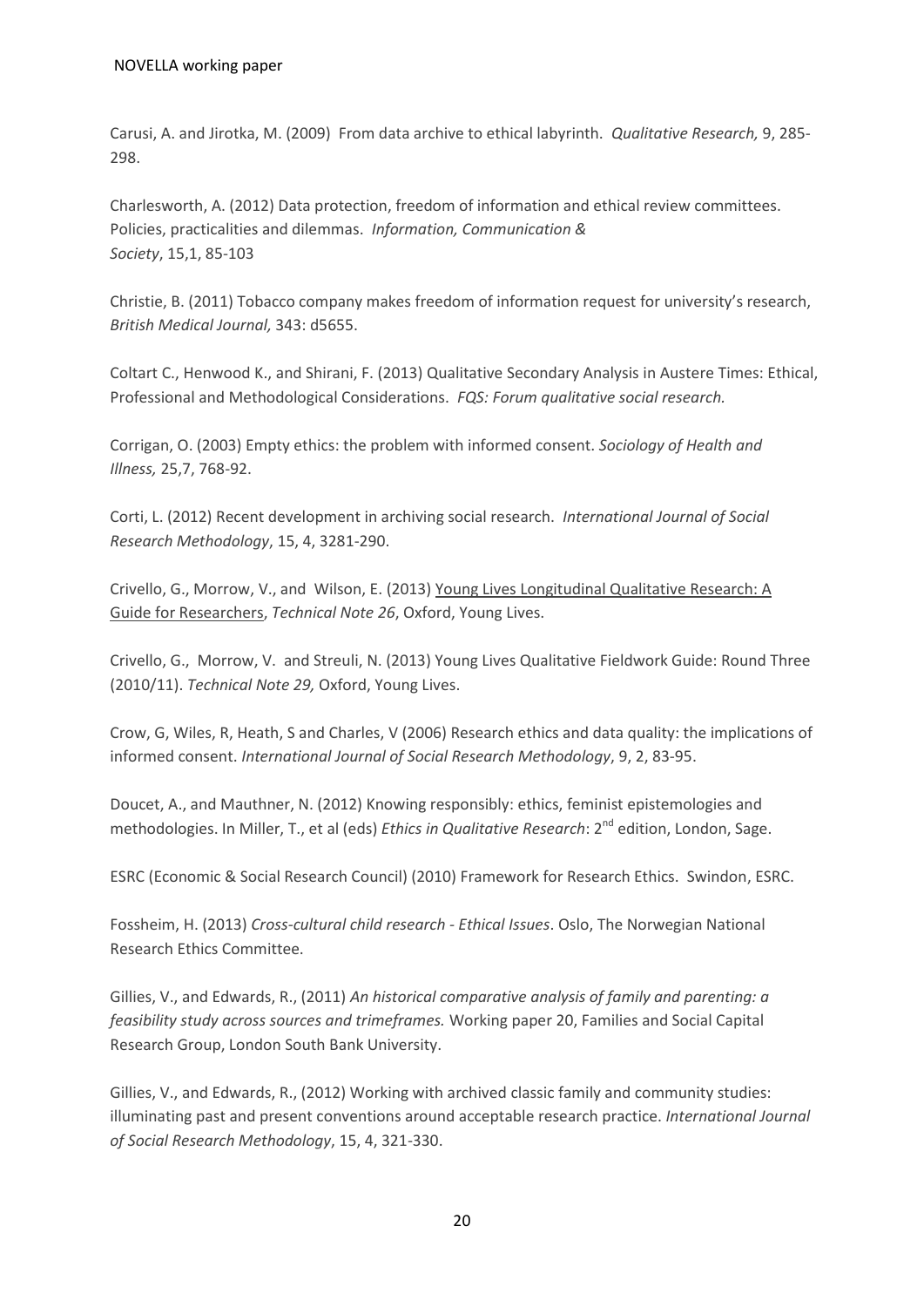Hadfield, L. (2010) Balancing on the edge of the archive: the researcher's role in collecting and preparing data for deposit. In S. Weller and F. Shirani (eds) Conducting qualitative longitudinal research: fieldwork experiences. Timescapes Working Paper 2.

Heaton, J. (1998) Secondary analysis of qualitative data, *Social Research Update*, 22.

Heaton, J. (2004) *Reworking Qualitative Data*, London, Sage.

Irwin, S., Bornat, J., and Winterton, M. (2012) Timescapes secondary analysis: comparison, context and working across data sets. *Qualitative Research*, 12, 1, 66-80.

Josselson, R. (2004) The hermeneutics of faith and the hermeneutics of suspicion. *Narrative Inquiry,*  14, 1, 1-28.

Kingori, P. (2013) Experiencing everyday ethics in context: frontline data collectors perspectives and practices of bioethics. *Social Science and Medicine*, 98, 361-370.

Langellier, K. M. (1999) Personal narrative, performance, performativity: two or three things I know for sure. *Text and Performance Quarterly*, 19, 1, 125-144.

Mauthner, N. (2012) 'Accounting for our part of the entangled webs we weave': ethical and moral issues in digital data sharing. In T Miller, M Mauthner, M Birch & J Jessop (eds), *Ethics in Qualitative Research*. Second Edition. London, Sage.

Mauthner, N., and Parry, O. (2009) Qualitative data preservation and sharing in the social sciences: on whose philosophical terms? *Australian Journal of Social Issues*, 44, 3, 289-305.

Mauthner, N., and Parry, O. (2013) Open access digital data sharing: principles, policies and practices. *Social Epistemology*, 27, 1, 47-67.

Mauthner, N., Parry, O. And Backett-Milburn, K. (1998) The data are out there, or are they? Implications for archiving and revisiting qualitative data. *Sociology,* 32, 4, 733-745.

Moore, N. (2006) The contexts of context: broadening perspectives in the (re)use of qualitative data. *Methodological Innovations Online*. 1, 2, 21-32.

Morrow, V. (2009) The Ethics of Social Research with Children and Families in Young Lives: Practical Experiences. *Working Paper 53*, Oxford, Young Lives.

Morrow, V. (2013) Practical Ethics in Social Research with Children and Families in Young Lives: A longitudinal study of childhood poverty in Ethiopia, Andhra Pradesh (India), Peru and Vietnam. *Methodological Innovations Online* 8, 2, 21-35.

Morrow, V. and Richards, M. (1996) The ethics of social research with children: an overview. *Children & Society* 10, 90-105.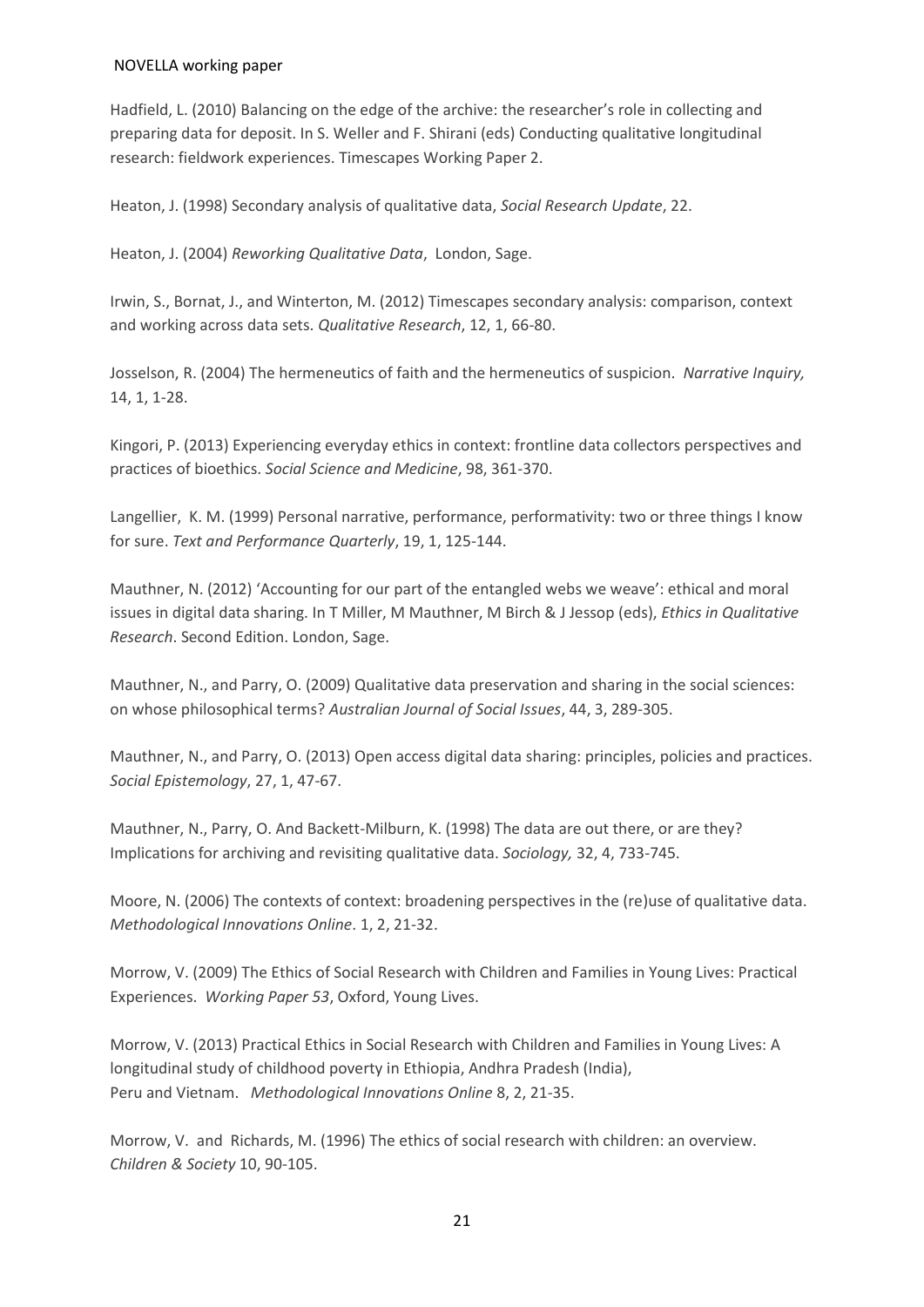Mottier, V. (2005) The interpretive turn: history, memory and storage in qualitative research. *Forum: Qualitative Social Research*, 6, 2, Art.33. (no page numbers)

Neale, B. And Bishop, L. (2012) The ethics of archiving and re-using qualitative longitudinal data: a stakeholder approach. *Timescapes Methods Guides Series, no 18*.

Nuffield Council on Bioethics (2012) *Report of Workshop on genomics, health records, database linkage and privacy*. Nuffield Foundation, London.

Organisation for Economic Cooperation and Development (2007) *OECD Principles and Guidelines for Access to Research Data from Public Funding.* Paris, OECD

Parry, O. & Mauthner, N.S. (2004). 'Whose data are they anyway? Practical, legal and ethical issues in archiving qualitative research data'. *Sociology*, 38, 1, 139-152.

Phoenix, A. (2013) Analysing narrative contexts. In M. Andrews, C. Squire, and M. Tamboukou (eds) *Doing Narrative Research,* London, Sage.

Riessman, C.K. (2003) Analysis of personal narratives. In J.A. Holstein and J.F Gubrium (eds) Inside Interviewing: New Lenses, New Concerns. London, Sage.

Research Councils UK (RCUK) (2013) *RCUK Policy on Open Access and Supporting Guidance.* Swindon: RCUK. Accessed 4 March 2014: [http://www.rcuk.ac.uk/RCUK](http://www.rcuk.ac.uk/RCUK-prod/assets/documents/documents/RCUKOpenAccessPolicy.pdf)[prod/assets/documents/documents/RCUKOpenAccessPolicy.pdf](http://www.rcuk.ac.uk/RCUK-prod/assets/documents/documents/RCUKOpenAccessPolicy.pdf)

Shukla, N, Wilson, E., and Boddy, J. (2014) Combining thematic and narrative analysis of qualitative interviews to understand children's spatialities in Andhra Pradesh, India. Southampton: ESRC National Centre for Research Methods Working Paper. <http://eprints.ncrm.ac.uk/3269/>

Thompson, P. (2004) Researching family and social mobility with two eyes: some experiences of the interactin between qualitative and quantitative data. *International Journal of Social Research Methodology*, 7, 3, 237-257.

Thorne, S. (1998) Ethical and Representational Issues in Qualitative Secondary Analysis. In J.Goodwin (ed) *Secondary Data Analysis.* London, Sage.

Van den Eynden, V., L. Corti, M. Woollard, L.Bishop, L.Horton (2011) *Managing and sharing data. Best Practice for Researchers.* Colchester, UK Data Archive.

Whitley E.A. Kanellopoulou N. and Kaye J. (2012) Consent and Research Governance in Biobanks: Evidence from Focus Groups with Medical Researchers. *Public Health Genomics*, 15, 232–242.

Williams, M., Dicks, B., Coffey, A., and Mason, B. (undated) Qualitative data archiving and reuse: mapping the ethical terrain. *Methodological issues in qualitative data sharing and archiving, Briefing Paper 2.* Accessed 4 March 2014:

<http://www.cardiff.ac.uk/socsi/hyper/QUADS/Briefing%20paper%20ethics.pdf>